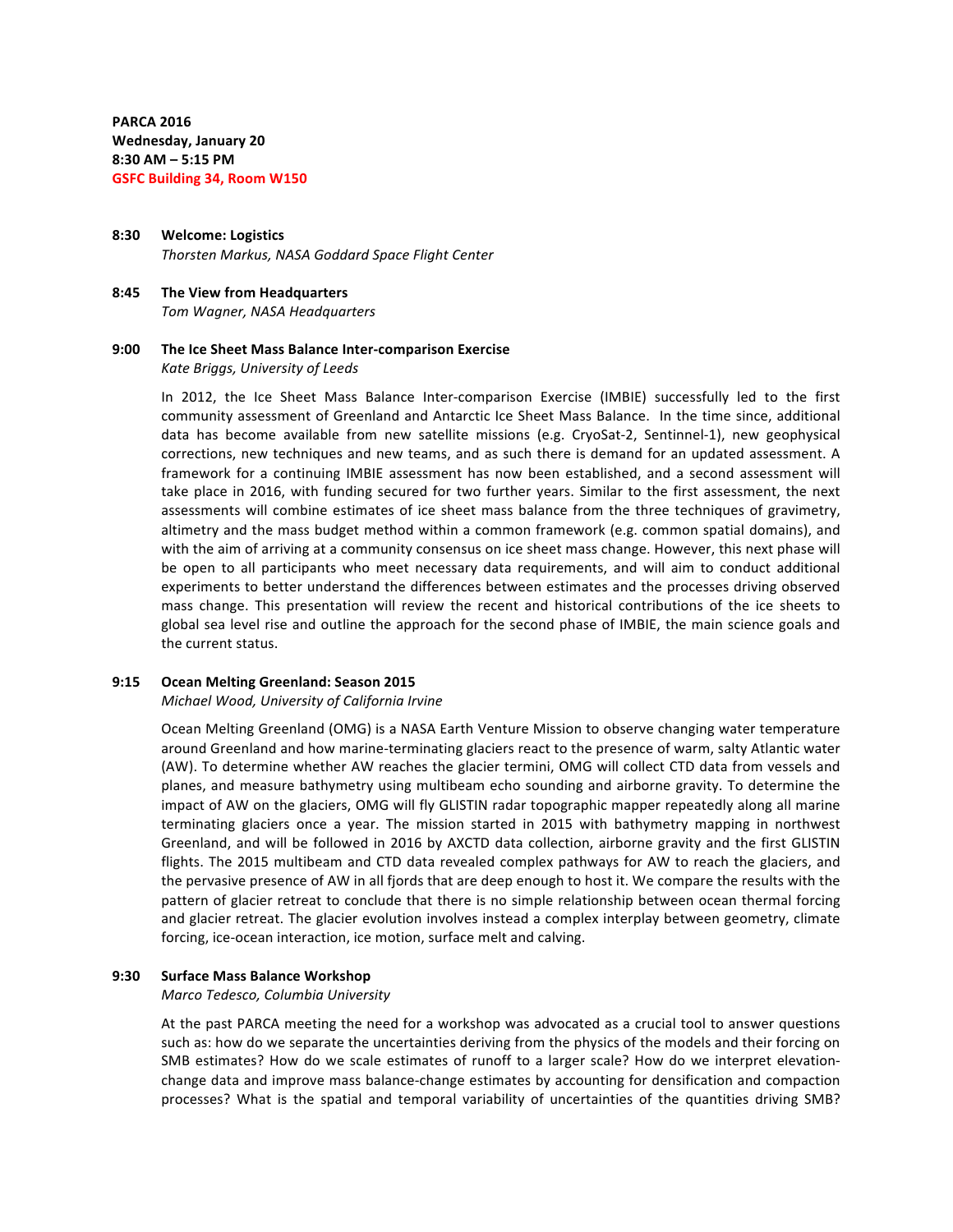What targeted/organized field measurements are needed to reach our goals? After PARCA 2015, the need for a workshop was further discussed during follow-up telecons open to the PARCA participants. A proposal to NASA was submitted to fund such a workshop. In this brief presentation, I will discuss how to start coordinating for the workshop that is planned to be held at Lamont-Doherty of the Columbia University at the beginning of April 2016. The ultimate goal is to identify a strategy and suggest a series of programmatic and scientific actions that will ultimately lead to improved SMB estimates in a timely manner. The outcome of the workshop will benefit not only the members of the scientific community focusing on SMB over the GrIS but also the participants of the PARCA 2017 meeting as well as program officers at funding agencies.

### **9:40 Greenland change in global perspective: coupled climate modeling with CESM**

## Jan T.M. Lenaerts, Utrecht University

Greenland SMB modeling has been mostly restricted to regional climate models (RCMs) with sophisticated snow models necessary to represent snow processes (melt, refreezing, vertical & horizontal transport). These regional models are usually bounded by atmospheric reanalyses for the present climate, and by CMIP5-style General Circulation Models (GCMs) for the future. Since these GCMs are often biased, the future changes in the RCM based on these are often difficult to interpret. Moreover, feedbacks from the ice sheet SMB to the atmosphere, ocean and sea ice are not considered. In the past few years, we started to use the Community Earth System Model (CESM) to study ice sheet SMB in a global context. We apply our knowledge from the RACMO2 and use ground and remote sensing observations, to further improve CESM snow and atmospheric processes, with the overall aim to study present and future Greenland SMB and its impact on Arctic and global climate.

## **9:55 Evaluation of Greenland surface climate in MERRA-2**

## *Richard Cullather, University of Maryland & NASA Goddard Space Flight Center*

Global atmospheric reanalyses represent a valuable tool for assessing recent climate by synthesizing the available meteorological observations with a state-of-the-art background model. In the Arctic, reanalyses are hindered in part by conventional data scarcity, difficulties in satellite retrievals in the presence of snow and ice, and model deficiencies in the representation of complex surface and atmospheric moisture processes. In this study, the representation of near-surface conditions in the recently released MERRA-2 reanalysis is assessed over the Greenland Ice Sheet for the available period 1980-2014. MERRA-2 utilizes a glaciated land representation that allows for surface hydrological processes including fractional snow cover, a prognostic albedo, meltwater percolation and refreezing, and runoff. For global reanalyses, surface mass balance (SMB) has previously been assessed with available ice core climatologies and comparisons to regional climate models. In addition to these comparisons three further sources of information are added: comparisons with GRACE mass change observations, OIB CReSIS radar derived accumulation, and gauged runoff data at selected locations. These new-ish methods for validation emphasize temporal variability, from daily to interannual time scales. This is a direct reflection of current needs for understanding the recent evolution of surface processes.

## **10:10** Atmospheric summer teleconnections and Greenland Ice Sheet surface mass variations: insights from **MERRA-2**

## *Young-Kwon Lim, Goddard Earth Sciences Technology and Research/IMSG & NASA Goddard Space Flight Center*

The relationship between leading atmospheric teleconnection patterns and Greenland Ice Sheet (GrIS) temperature, precipitation, and surface mass balance (SMB) are investigated for the last 36 summers (1979-2014) based on Modern-Era Retrospective analysis for Research and Applications version 2 (MERRA-2) reanalyses. The results indicate that the negative phase of both the North Atlantic Oscillation (NAO) and Arctic Oscillation (AO), associated with warm and dry conditions for the GrIS, lead to SMB decreases within 0-1 months. Furthermore, the positive phase of the East Atlantic (EA) pattern often lags the negative NAO, reflecting a dynamical linkage between these modes that acts to further enhance the warm and dry conditions over the GrIS, leading to a favorable environment for enhanced surface mass loss. The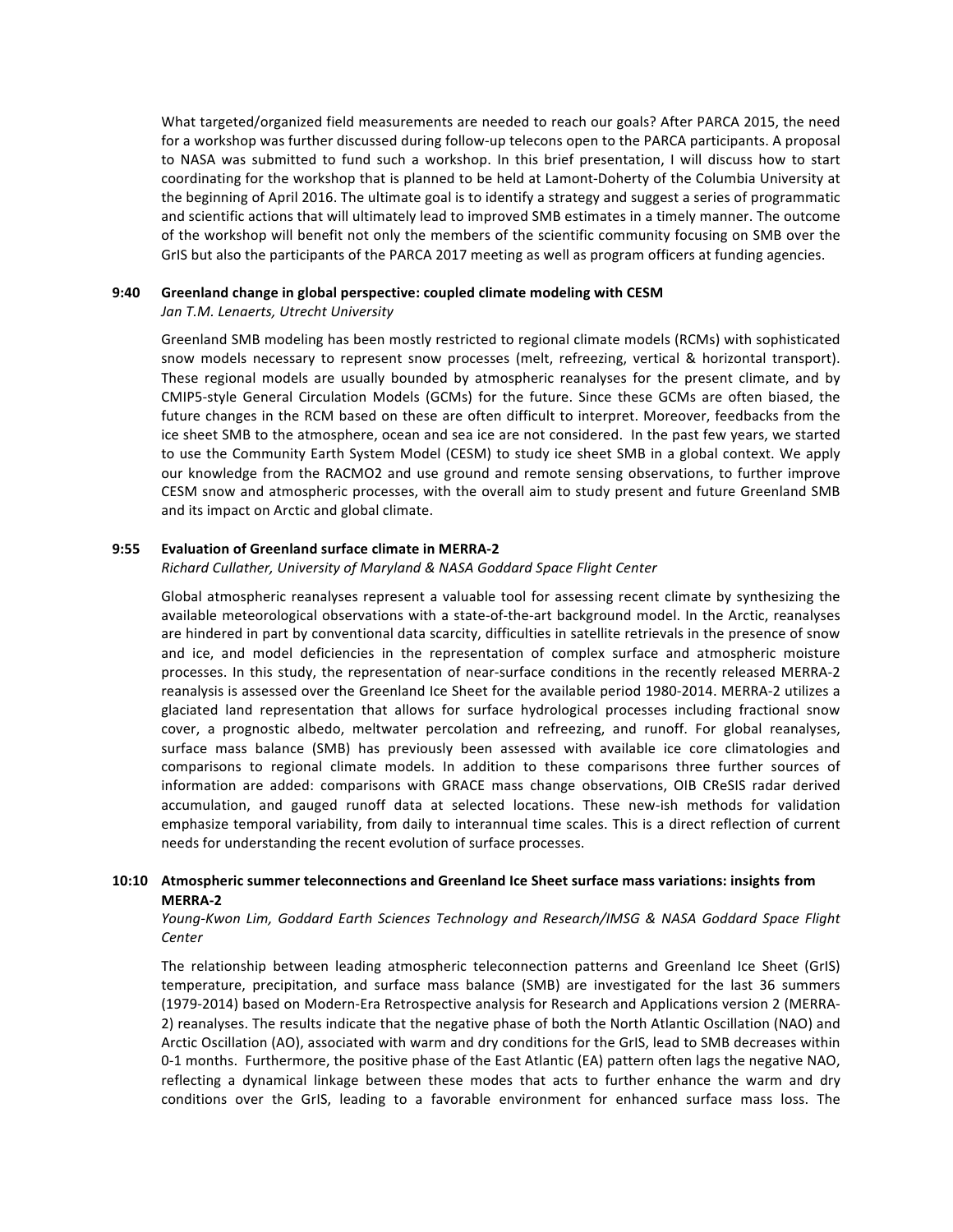development of a strong negative NAO in combination with a strong positive EA in recent years leads to significantly larger GrIS warming compared to when the negative NAO occurs in combination with a negative or weak positive EA. The previous studies suggested that the CMIP5 models do not show a significant relationship between Arctic amplification over the 21st century and changes in the frequency of the NAO and EA under RCP4.5 or RCP 8.5 scenario. Though the relationship with climate change is not clear yet, our results imply that, to the extent that a strong negative NAO and positive EA frequently occur together in the future summers, we can expect continued severe GrIS surface mass loss.

### **10:25 BREAK ☕**

## **10:45** Arctic Amplification and the Northward shift of a new Greenland melting record *Marco Tedesco, Columbia University*

Large-scale atmospheric circulation controls the mass and energy balance of the Greenland ice sheet through its impact on radiative budget, runoff and accumulation. Using reanalysis data and the outputs of a regional climate model, here we show that the persistence of an exceptional atmospheric ridge, centered over the Arctic Ocean was responsible for a northward shift of surface melting records over Greenland, and for increased accumulation in the south during the summer of 2015. Concurrently, new records of mean monthly zonal winds at 500 hPa and of the maximum latitude of ridge peaks of the 5700±50 m isohypse over the Arctic were also set. An unprecedented  $(1948 - 2015)$  and sustained jet stream easterly flow promoted enhanced runoff, increased surface temperatures and decreased albedo in northern Greenland, while inhibiting melting in the south. The exceptional 2015 summer Arctic atmospheric conditions are consistent with the anticipated effects of Arctic Amplification, including slower zonal winds and increased jet stream wave amplitude. Properly addressing the impact of Arctic Amplification on surface runoff of the Greenland ice sheet is crucial for rigorously quantifying its contribution to current and future sea level rise, and the relative impact of freshwater discharge on the surrounding ocean.

## **11:00 Climatology at Swiss Camp, western slope of Greenland ice sheet, 1991-2015**

## Konrad Steffen, Swiss Federal Research Institute WSL & Swiss Federal Institute of Technology (ETH)

Climate observations (1991-2015) will be discussed from the Swiss Camp (69°33'53"N, 49°19'51"W, 1176 m), located at the western slope of the Greenland ice sheet, 60 km inland from Ilulissat. The mean annual temperature of -12°C increased 3.0°C between 1991 and 2015 (1.3°C per decade) with large interannual variability in all seasons. The mean spring temperature increased from -16.2°C to -13.8°C, and the fall temperature increased from  $-12.2^{\circ}C$  to  $-11.5^{\circ}C$  in the same time. The winter temperature showed the largest increase of  $4^{\circ}$ C, whereas summer temperatures increased  $2^{\circ}$ C during the 21 years (1991–2015). Radiation has been monitored continuously at Swiss Camp since 1993. Net radiation of 50 Wm-2 was recorded in 2012, the warmest summer month on record. The entire annual snow cover melted at Swiss Camp, reducing the monthly albedo value to 0.4 with bare ice exposed. Interannual variability of snow accumulation ranged between 0.07 and 0.70 m water equivalent, whereas annual snow and ice ablation varied between +0.35 (net gain) and -1.8 m (net loss) for the time period 1991-2015. The equilibrium line altitude (ELA) is no longer located at Swiss Camp (1176 m elevation) with a net surface lowering of 12 m since 1991. Increasing summer air temperatures have resulted in an upward migration of both the percolation facies and ablation area of the Greenland ice sheet. The 0°C isothermal migrated upward at a rate of 35 m/a over the 1995–2015 period in West Greenland. There is a 50% probability of the mean annual dry snow line migrating above Summit by 2025, at which time Summit will experience routine melt on an annual basis. The surface mass balance observations similarly indicate that the ELA has migrated upwards at a rate of 44 m/a over the 1997–2011 period in West Greenland, resulting in a more than doubling of the ablation zone width during this period. New results from the snow radar will be shown installed at Swiss Camp and at the Summit of the ice sheet. This radar continuously monitors the snow accumulation in water equivalent and shows the layering of the snow pack throughout the year.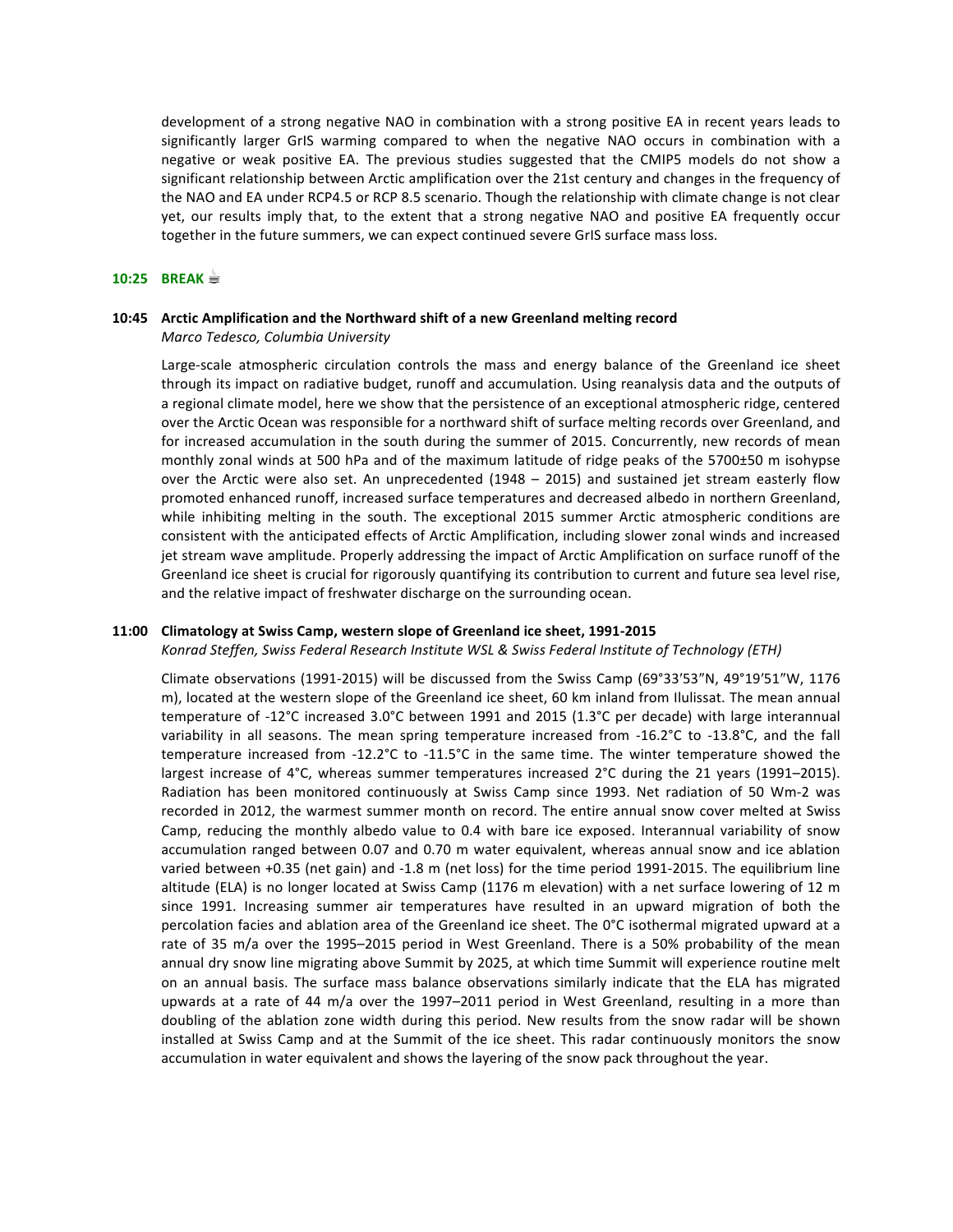#### **11:15** In situ monitoring of the Greenland ice sheet

Dirk van As, Geological Survey of Denmark and Greenland (GEUS)

The Programme for Monitoring of the Greenland Ice Sheet (PROMICE) was initiated in 2007 to monitor total ice sheet mass loss. The primary component in PROMICE is an automatic weather station network, which targets the ablation area, a region which is difficult to reach and hard on instrumentation. The stations record meteorology, radiation budget, ablation, accumulation and ice movement. Station transects provide the means to calculate the regional surface mass balance components. Combining PROMICE and GC-Net weather station data with MODIS surface albedo allows for a Greenland-wide observation-based estimate of surface melt. Weather station observations are also used to validate/calibrate remote sensing data and regional climate model output. To obtain the total mass balance from the ice sheet, the dynamic mass loss is determined from airborne ice thickness measurements and satellite-based surface velocities. Various related activities target mass balance processes in more detail. Firn coring campaigns revealed the existence of thick ice layers in firn in southwest Greenland, limiting local refreezing - as confirmed by thermistor string data. Proglacial discharge measurements provide regional runoff values for use in studies of ice sheet melting, refreezing, discharge delay, etc.

## **11:30** Recent volume fluctuations observed by CryoSat-2 in the accumulation zone of Greenland dominated by **abrupt firn densification**

*Santiago de la Peña, Ohio State University*

Fluctuations in the firn volume of the Greenland Ice Sheet between 2010 and 2014 are observed from repeated CryoSat-2 elevation measurements. The variability observed is large in part due to relatively high (and highly variable) accumulation rates, and in recent years due to the changing melting and refreezing patterns. For the 2011-2012 period, negative elevation change is observed seasonally to an elevation of almost 2500 m west of the divide, and only slight thickening in the east. More pronounced is the observed negative surface elevation change in most of the accumulation zone over the period of 2012-2013, in part the result of the extreme melt the GrIS experienced during summer 2012 that caused abrupt densification in the near-surface firn, and as consequence of the production of large amounts of surface meltwater in the summer, which infiltrates within the snowpack and subsequently refreezes at depth. In contrast, the period of 2013-2014 presents positive elevation change on average, likely the result of a an increase in precipitation combined with a milder summer 2013 that resulted in a lower densification rate near the surface compared to summer 2012.

## **11:45** Evaluation of Greenland surface mass balance models using GRACE and OIB time series *Isabella Velicogna, University of California Irvine*

We study the processes driving ice mass change of the Greenland ice sheet integrating information from multiple datasets and approaches. Here, we use GRACE-derived time series of ice mass change, surface mass balance (SMB) from RACMO and MAR, and altimetry results from OIB and ICESat-1. We determine which portion of the GRACE signal is explained by SMB variability, and within these regions we compare RACMO and MAR SMB. In regions where ice discharge is changing significantly, we compensate the GRACE data for ice discharge. We focus on 3 time periods: 1) the warm summer of 2012; 2) the cold summer of 2013 and 3) the 2015 summer for which OIB seasonal data have been collected. In general, we find more runoff production in MAR (lower melt production and lower refreeze) than RACMO (more cloud cover, higher albedo), but GRACE and RACMO in better agreement in the southwest and the southeast. Only in the north, RACMO runoff production appears to be too high, for reasons that are not yet clear. Time series of ice elevation will help further compare the models, particularly in the north and southwest, at low elevation. Results involving the 2015 summer will also be discussed at the meeting since they provide the first seasonal data in the north.

#### **12:00 LUNCH** !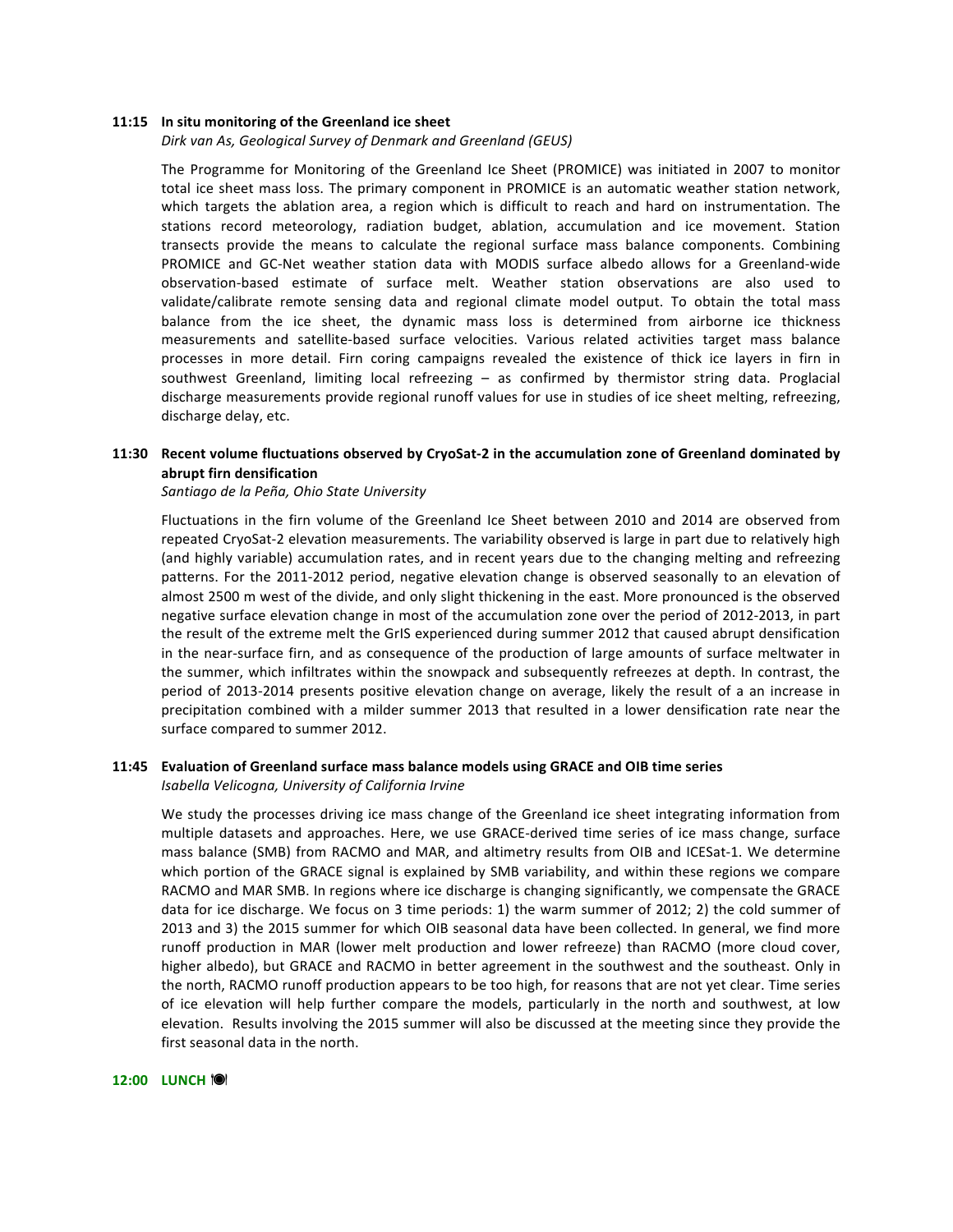### **1:00** In situ measurements of SMB runoff on the southwestern Greenland ice sheet

Laurence C. Smith, University of California Los Angeles

Meltwater runoff through supraglacial streams and rivers flowing on the Greenland Ice Sheet has received little physical study. We present remotely sensed (UAV, WorldView) and in situ (Acoustic Doppler Current Profiler, Lagrangian drifters) measurements of supraglacial river drainage pattern, hydraulic properties, and discharge in the Kangerlussuaq region. This area of the ice sheet is characterized by large, well-organized supraglacial stream/river networks that efficiently drain the ice surface with minimal retention of surface water, with river moulins being the dominant physical mechanism by which surface meltwater enters the ice sheet. An intensive 2015 field campaign acquired novel datasets of watershed extent, drainage pattern, ablation rate, albedo and discharge for a  $\sim$ 70 km2 mid-elevation ice catchment ("Rio Behar"), including a continuous 72-hour record of discharge and water temperature in a supraglacial river upstream of its terminal moulin. Such situ measurements of supraglacial river discharge, when combined with simultaneous satellite and/or UAV remote sensing of catchment area, offer a unique opportunity to directly test runoff estimates of surface mass balance models.

## **1:15** Mapping and modeling hydrologic drainage of the Greenland Ice Sheet

*Lincoln H. Pitcher, University of California Los Angeles*

Warming Arctic temperatures have accelerated mass loss of the Greenland Ice Sheet (GrIS) and increased its contribution to global sea level rise. Up to two-thirds of GrIS mass loss occurs via meltwater runoff yet the physical processes and pathways of hydrologic drainage remain poorly understood. To gain improved understanding, we map all GrIS meltwater exit points along the ice edge using high resolution satellite imagery. These meltwater exit points are further downscaled into ocean-connected land terminating hydrologic features downstream of any tributary. Next, to enhance understanding of meltwater routing and runoff these meltwater exit points are used to calibrate ice catchments for all GrIS land terminating outlet glaciers using gridded topography datasets. Our preliminary estimates suggest that (1) land terminating ice sheet watersheds cover  $^{\sim}10\%$  of the surface of the GrIS yet surface mass balance runoff model outputs predict that > 30% of total runoff flows through this selection of large proglacial rivers and (2) that the  $\sim$ 10 largest land terminating watersheds in Greenland produce  $\sim$ 16% of the total GrIS meltwater runoff. We conclude that meltwater runoff is an important yet understudied component of GrIS mass loss.

## **1:30 Analysis of ATM waveform laser altimetry: a potential new tool for ice sheet surface hydrology and sea ice melt pond research**

*Michael Studinger, NASA Goddard Space Flight Center*

Studies of seasonal formation of melt water in the Arctic and its pooling in melt ponds on sea ice and in supraglacial lakes and streams on the surface of the Greenland Ice Sheet are often lacking critical information on the depth of these aquatic features. In-situ depth measurements of melt ponds on sea ice are limited in spatial coverage while supraglacial lake depth retrievals from multispectral reflectance of satellite remote sensing data desire higher spatial resolution and better accuracy in order to allow more precise estimates of the volume of melt water.

Airborne laser altimeters emitting short green pulses of coherent laser light have a long history of mapping bathymetry in near-coastal areas. The Airborne Topographic Mapper (ATM) systems with their 6-ns-short pulse at 532 nm wavelength are therefore ideally suited for penetrating several meters of clear melt water and detecting returns from the bottom of supraglacial lakes on the Greenland Ice Sheet as well as estimating the height of the water surface of these lakes. Preliminary analysis of July 2008 ATM data indicates the capability to estimate depths of supraglacial lakes on the Greenland Ice Sheet. In addition to lake-bottom returns the spatial variability in return signal strength and pulse width could potentially be used to discriminate between open water, thin bare ice, and snow-covered ice on the surface of supraglacial lakes.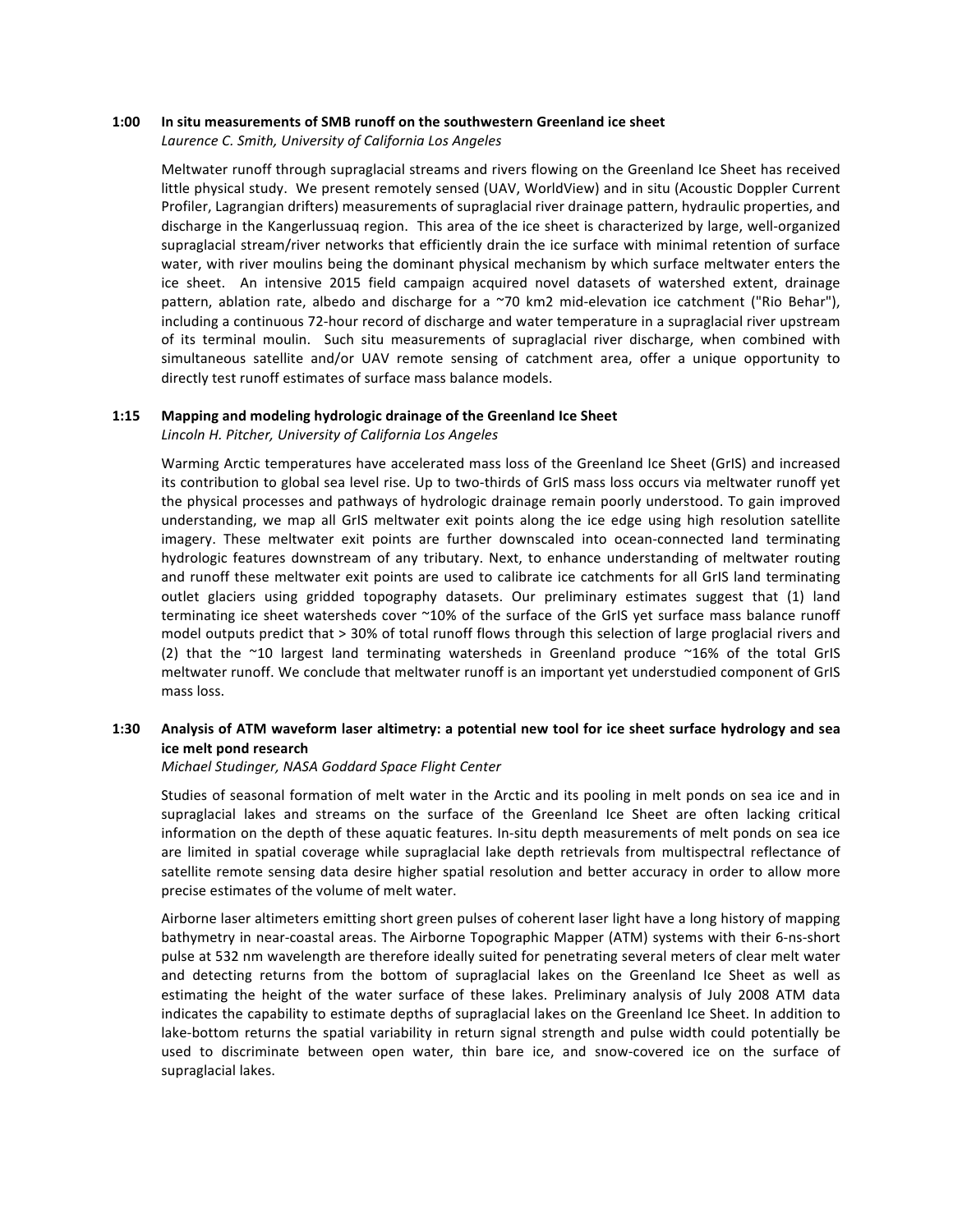Furthermore, the July 2008 ATM data indicates that the 1-meter-diameter of the footprint of ATM laser on the surface, together with a high shot density, allows for the production of large-scale, high-resolution, geodetic quality DEMs  $(50 \times 50 \text{ cm})$  suitable for fine-scale glacial hydrology research.

The ability of the ATM laser altimeters to image glacial hydrological features in 3-D could be used for process studies as well as for quantifying melt processes over large scales. Together, these results can make an important contribution to understanding and quantifying changes of the Greenland Ice Sheet over time and their contributions to sea level rise.

## 1:45 Firn aquifer initial investigations near Helheim Glacier based on geophysical methods and in situ **measurements**

### *Clément Miège and Rick Forster, University of Utah*

Prior to the onset of seasonal surface melt, widespread perennial aquifers are detected in the firn of the Greenland ice sheet using NASA Operation IceBridge (OIB) airborne radar data. Firn aquifers are mainly located within the percolation zone of the southern and southeastern parts of the ice sheet, in high snow accumulation regions. Our study site is located on the upper portion of Helheim Glacier in SE Greenland, ~50 km west of the glacier calving front. We first used repeated airborne radar data collected by CReSIS (before and during OIB) to infer the presence of the firn over the last two decades from missing bed echoes. Recent fieldwork was carried out spring and summer 2015 along the surveyed radar line (16 km). Magnetic resonance soundings and seismic-refraction profiles complement the radar data and provide spatial constraints on the base of the aquifer and its volume of water. Piezometers and data-logging stations provide hydraulic conductivity measurements and allows monitoring of the water-table vertical fluctuations and firn temperature. Water appears to flow laterally in a highly-permeable unconfined aquifer, topographically driven by ice-sheet surface undulations until water encounters local sinks like crevasses. At the melt onset, it takes about a month to warm up the snow/firn column before water could replenish the aquifer. After the melt season, lateral flow is inferred from pressure-transducer data, suggesting a continuous water supply into crevasses likely connected to the englacial system. The base of the firn aquifer and the transition to colder ice are relatively stable spatially, over the studied transect. The aquifer impacts on the ice sheet include firn densification, alteration of the ice thermal state, and water from the aquifer could enter the englacial network system, which would affect ice dynamics and Greenland's contribution to sea-level rise.

## **2:00 Greenland Ice Sheet meltwater export to oceans**

## *Åsa Rennermalm, Rutgers University*

The Greenland ice sheet supplies massive amounts of freshwater and sediments to surrounding oceans, contributing to global sea level rise and influencing marine ecosystems. Meltwater runoff reaches the ocean directly at marine terminating glaciers, and through rivers and lakes along the entire perimeter of the ice sheet. Other sources of Greenland freshwater include runoff from tundra areas, peripheral glaciers and ice caps. Here, we present a spatiotemporal investigation of Greenland freshwater export to the ocean. Runoff catchment areas are identified by analyzing high-resolution digital elevation models of land and ice sheet surface topography. Discharge from individual catchments are derived from the regional surface mass balance model Modèle Atmosphérique Régional (MAR). This work is part of a larger interdisciplinary project (NASA IDS: Ice Sheet to the Sea), which examine how increasing meltwater runoff from the west Greenland Ice Sheet (GrIS) affects ocean productivity in the coastal waters of Greenland.

## **2:15** The impact of extreme melt on ocean stratification and productivity near West Greenland *Thomas Mote, University of Georgia*

While the impact of increasing meltwater from Greenland on global sea level is clear, its potentially important effects on coastal ocean physics, biogeochemistry, and ecology remain elusive. This interdisciplinary project (NASA IDS - Ice Sheet to the Sea) seeks to understand how increasing meltwater runoff from the Greenland Ice Sheet (GrIS) affects ocean productivity in the coastal waters nearby. In particular, we seek to understand how freshwater, sediment, and nutrient input from ice sheet runoff and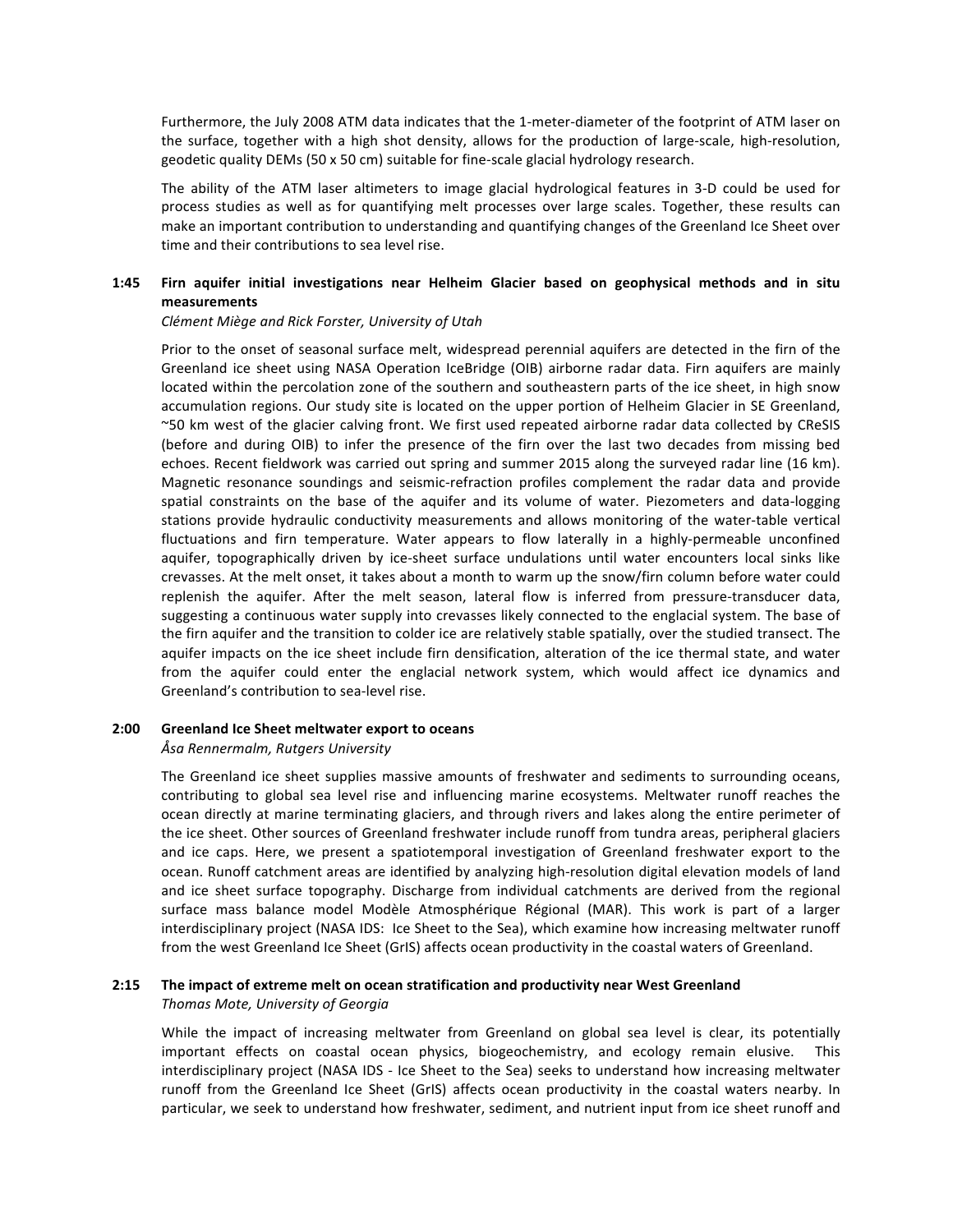surface fluxes impact the evolution of seasonal stratification and ocean productivity differentially along the latitudinal gradient from the Labrador Sea to the Northwater polynya. The target study area is West Greenland, including Davis Strait and the Labrador Sea.

Our work will allow us to understand how well meltwater export can be determined with remotely sensed and modeled parameters, the distribution of ice sheet meltwater export to the ocean, and how the delivery and extent of meltwater can impact ocean stratification and productivity. Remote sensing tools will uniquely support the understanding of those processes controlling the across-shelf and along-shelf spread of freshwater from runoff, including how runoff from the GrIS affects surface ocean stratification and how it varies latitudinally along the coast of west Greenland.

We use MAR outputs at a spatial resolution of 25 km to calculate GrIS surface mass balance (SMB), initialized by the ERA-40 reanalysis (1977–2002) and subsequently the ERA-INTERIM reanalysis (post-2002). To capture the geographic distribution of ice sheet meltwater export, we derive watersheds from flow directions calculated from the hydropotentiometric surface using surface and basal topographic data. A high-resolution numerical ocean model based on the Regional Ocean Modeling System (ROMS) was adopted for use in the Labrador Sea and Davis Straight. Surface forcing conditions for the ROMS model were obtained from satellite measurements and ERA-INTERIM reanalysis from ECMWF, while freshwater input will be imposed based on our validated ice sheet runoff model. Finally, a simple phytoplankton model based on classic approaches will use mixed layer depths, light exposure, and residence time output from ROMS model runs to estimate potential impacts on light- and temperature-driven primary production. Projected changes for the ROMS study interval (2003-2012) are compared to remotely sensed ocean color.

## **2:30 BREAK ☕**

## **3:00** Geometric control on the inland propagation of thinning around the Greenland ice sheet *Denis Felikson, University of Texas at Austin*

Recent mass loss around the margins of the Greenland ice sheet accelerated around 2007, as observed by gravimetry and altimetry, and approximately half of this mass loss can be attributed to outlet glacier dynamics. Thinning initiated near the termini of outlet glaciers propagates inland as a kinematic wave and the distance over which thinning propagates is governed by ice geometry. We use the Peclet number, which characterizes the relative rates advection and diffusion of a thinning perturbation, to identify locations along glacier centerlines beyond which the rate of advection is much higher than the rate of diffusion and the ability of thinning to propagate upglacier is diminished. Using a 1985 digital elevation model (DEM), present-day DEMs created from WorldView-1 and -2 satellite imagery, and surface mass balance from a regional climate model (RACMO2.3), we show that observed dynamic thinning in west Greenland since 1985 extends to locations consistent with local maxima in the Peclet number. The extent of thinning is highly variable throughout the region, with some glacier geometries limiting dynamic thinning to ~10 km from the terminus while other glacier geometries allow thinning to extend ~130 km inland. We then use the Peclet number to predict the extent of future dynamic thinning along glacier centerlines around the entire Greenland ice sheet. We find significant variability in the distance that thinning can propagate into the ice sheet, and that glacier and bed geometry potentially limits future dynamic ice mass loss.

## **3:15 Tracking seasonal velocity change in Greenland**

## *Mark Fahnestock, University of Alaska Fairbanks*

Tidewater outlet glaciers manifest several different modes of seasonal variation [Moon et al. 2014] that may evolve over time. We describe the present patterns of seasonal variation in Greenland outlet systems that we are tracking with optical satellite imagery, highlighting glaciers with large seasonal and year-toyear changes in ice flow. This flow record, now nearly 3 years in duration and covering essentially all tidewater outlet systems, is highly compatible with NASA MEASURES velocity products, which provide more than a decade of context for present seasonal and inter-annual variations.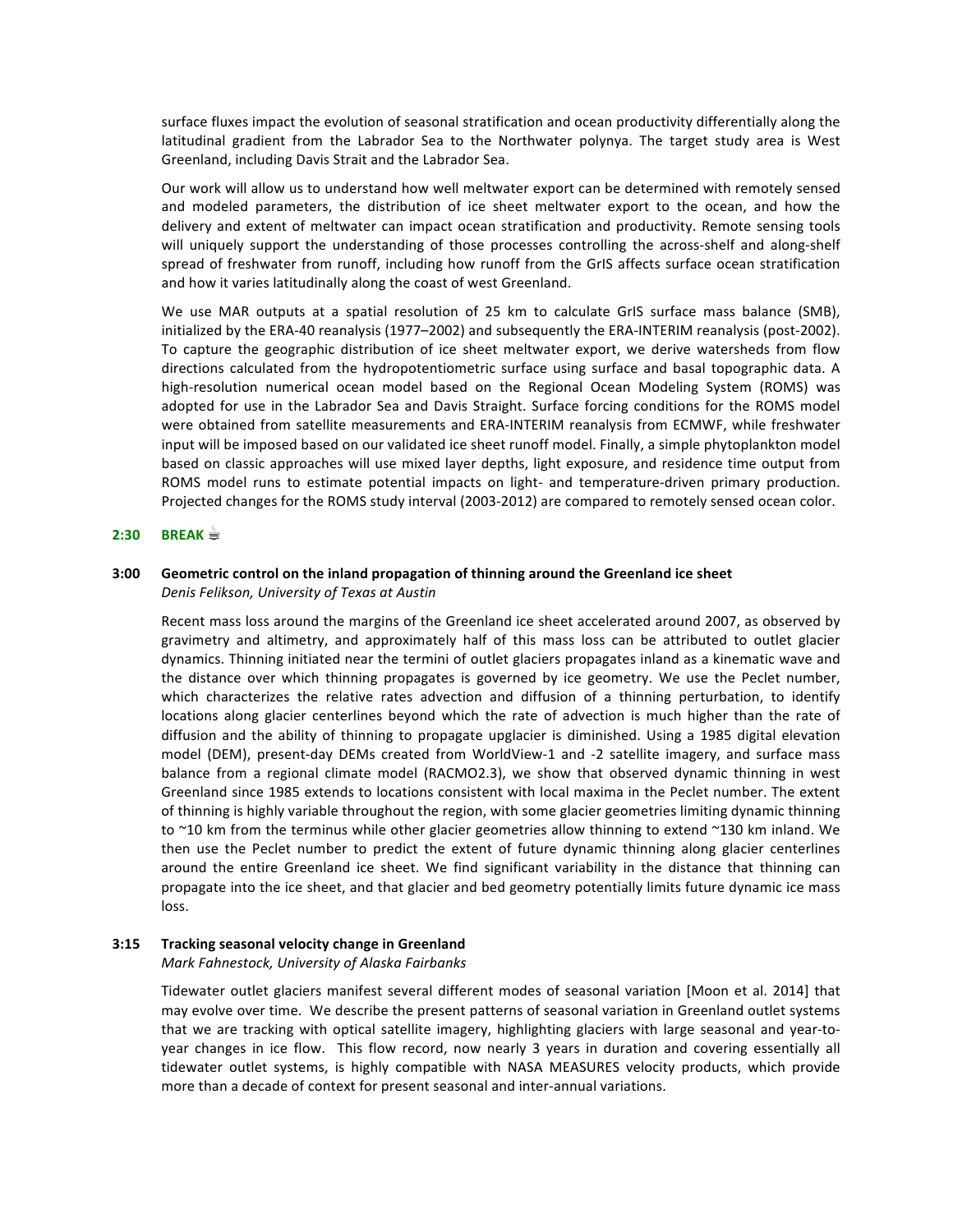## **3:30** On the utilization of ice flow models and uncertainty quantification to interpret spatial and temporal patterns in remote-sensing measurements of Greenland Ice Sheet mass balance *Nicole-Jeanne Schlegel, Jet Propulsion Laboratory*

With established uncertainty quantification tools embedded within the Ice Sheet System Model (ISSM), we conduct decadal-scale forward modeling experiments to 1) quantify the spatial resolution needed to effectively force surface mass balance (SMB) in various regions of the ice sheet and 2) determine the dynamic response of Greenland ice flow to variations in SMB. First, we perform sensitivity analyses to determine how perturbations in SMB affect model output; results allow us to investigate the locations where variations most significantly affect ice flow. Next, we apply Monte-Carlo style sampling analyses to determine how errors in SMB propagate through the model as uncertainties in estimates of Greenland ice discharge and regional mass balance. We find that overall, ISSM dynamically responds to SMB on a spatial scale of 23 km; therefore, SMB should be forced at at least a resolution of 23 km to properly capture dynamic ice response. In addition, results suggest that the areas with the largest uncertainty in mass flux are located near the equilibrium line altitude (ELA), upstream of major outlet glaciers in the North and West of the ice sheet. Sensitivity analysis indicates that these areas are also the most vulnerable on the ice sheet to persistent, far-field shifts in SMB, suggesting that continued warming, and upstream shift in the ELA, are likely to result in increased velocities, and consequentially SMB-induced thinning upstream of major outlet glaciers. Estimates of dynamic thinning, derived from altimetry, exhibit similar spatial patterns near the ELA, offering evidence that upstream thinning over the last decade may be a dynamic signature resulting from recent increases in the amplitude and areal extent of surface melt.

## **3:45** Winter storage subglacial water modulates glacier velocity sensitivity to summer surface melting in **Southwest Greenland**

#### *Winnie Chu, Columbia University*

Along the margins of Greenland Ice Sheet, glaciers velocity increases when surface meltwater reaches the ice bed each summer. Satellite observations show that flow speedup is not uniform across Greenland as glaciers have different sensitivity to the changing melt rates. Variable distribution of subglacial water and bed topography may be crucial in controlling the glaciers response. However, no robust observations of the catchment scale subglacial hydrology are available in Greenland. Here we use IceBridge radar sounding reflectivity corrected for the thermal attenuation of glaciers to map the distribution of subglacial water in southwest Greenland for the first time. In April, the Russell/Isunnguata deep troughs have very low reflectivity (drier condition) and the adjacent ridges have relatively higher reflectivity (wetter condition). Our findings suggest that some of surface water from the previous summer is stored on the ridges in a linked-cavity type drainage system while the troughs are relatively dry due to a more efficient drainage system. When the surface melting begins, the relatively dry troughs may be primed to experience a greater change in basal lubrication than the surrounding ridges and could explain the localized summer speedup in these topographic low regions. This first catchment scale observation of subglacial hydrology in Greenland suggests that the difference in storage and drainage of subglacial water may explain the variable sensitivity of glaciers to the changing surface melt rates. Gridded airborne surveys that can cover different bed topographic settings across Greenland are critical to understand ice sheet hydrology-dynamics coupling.

## **4:00 Changes in Greenland and Alaska ice surface roughness and relationships to glacial acceleration –** Analyses using altimeter data from ICESat, CryoSat-2 and ICESat-2 simulator instruments **Ute Herzfeld, University of Colorado Boulder**

Spatial ice surface roughness is an indicator of many processes that affect the ice surface, including glacial acceleration, ice deformation, crevassing, snowfall, melting, and wind deposition and erosion. We derive ice-surface roughness from satellite and airborne observations and investigate the relationships of surface roughness and its changes to glacial acceleration as one of the main manifestations of climate-induced changes in the Greenland Ice sheet. Comparing the situation around the Greenland margin and its glaciers with the situation of the recent surge of the Bering Bagley Glacier System, different acceleration types are classified. The analysis is based on ICESat GLAS data (2003-2009), CryoSat-2 SIRAL data (from 2010), data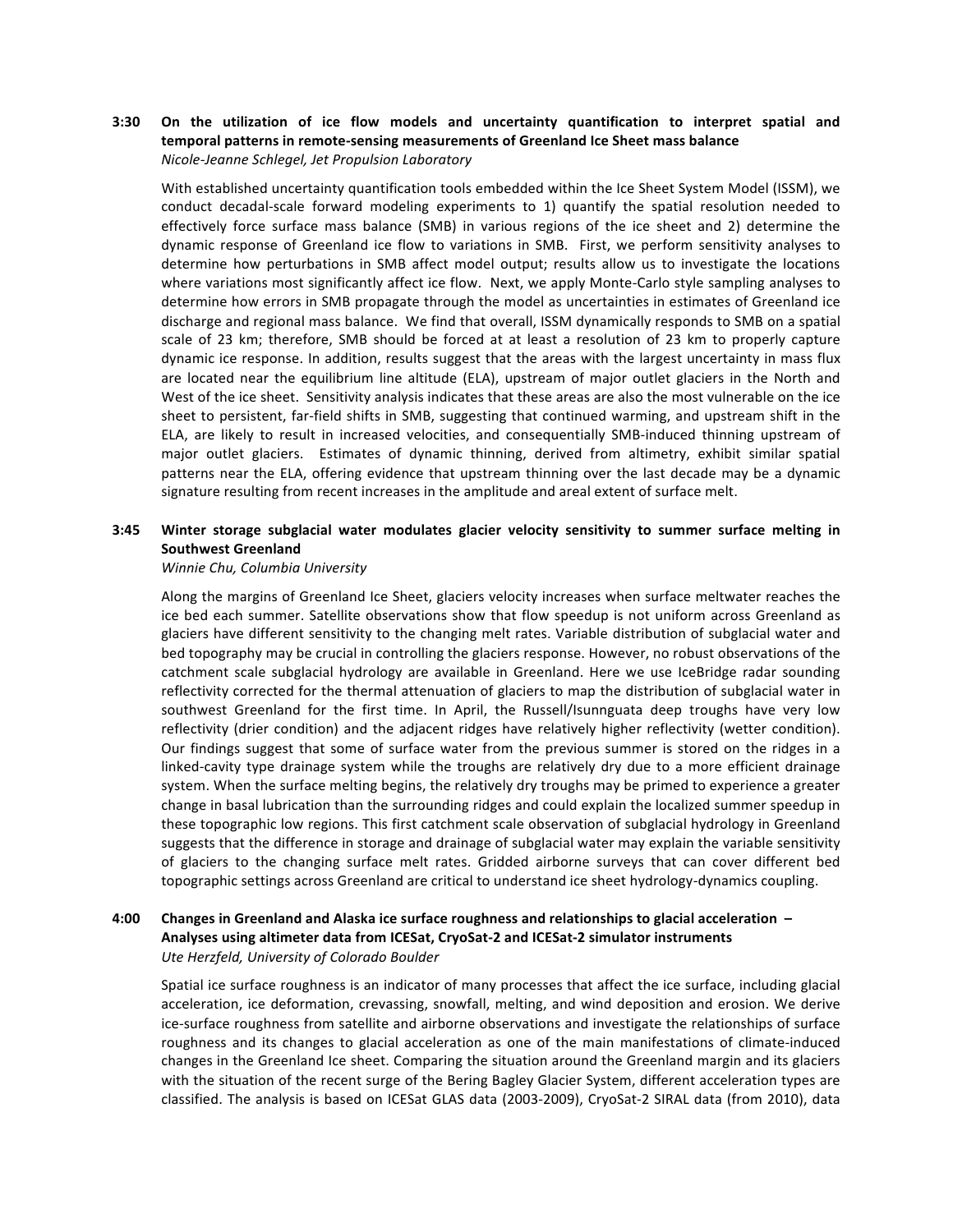collected during four NSF-supported flight campaigns in Alaska (2011-2013) and data from ICESat-2 simulator instruments MABEL and SIMPL (2014, 2015). Our approach uses a spatial statistical concept of generalized spatial surface roughness and characteristic parameters, which are mathematically related to physical concepts including crevassing, deformation and aerodynamic roughness length. To derive microtopographic and roughness information from MABEL and SIMPL data, the Density-Dimension Approach (DDA) is introduced. Results demonstrate the expected capabilities of NASA's future ICESat-2 mission to map spatially complex ice-surface topography with unprecedented resolution and accuracy. The remotesensing data analysis lays the foundation for applied case studies. Roughness and elevation changes in Ilulissat Ice Stream and other outlet glaciers are analyzed to investigate links between glacial acceleration and its causes. The study is rounded off with numerical modeling experiments. Results are relevant for assessment of the sea-level rise through mass loss from the Greenland ice sheet and for understanding relationships between observations and physical processes.

## **4:15 Ice mass changes around Greenland and the 2013 pause in deglaciation**

### *Chris Harig, Princeton University*

We discuss recent ice mass changes in Greenland and the Canadian Archipelago using a combination of (1) gravimetry from the GRACE mission, (2) GPS displacement data, and (3) seismic tomography. Beginning in Summer 2013, ice mass in these regions diverge from their long-term trends, resulting in a positive mass anomaly. In the case of Greenland this anomaly reached almost 500 gigatons (Gt) through the end of 2014, meaning this amount was expected to have been lost based on prior trends, but instead was not. We highlight the regions where this mass flux is different from prior years and relate them to uplift changes seen at GNET GPS stations. In southwest Greenland, where the seismometer network is relatively dense, these interannual changes in surface loading (i.e. mass flux) can also be seen in the time-variable seismic wave speed of the upper crust, as estimated by tomography.

## 4:30 Exploring biases in altimetry assessments of Greenland's mass balance in a warming climate, with **FirnCover compaction data**

*Mike MacFerrin, University of Colorado Boulder*

Changes in near-surface density are a primary driver of uncertainty in measuring the mass balance of large glaciers and ice sheets with repeat altimetry, where changes in firn structure affect interpretations of altimetry. This problem is compounded in a warming climate where increased melt and refreezing simultaneously change annual compaction signals, the amplitude and phase of seasonal fluctuations in compaction, and the assumed retention of melt water. Using data collected by the Greenland Firn Compaction Verification and Reconnaissance experiment (FirnCover), we explore biases introduced in Greenland mass balance assessments if such considerations are not adequately handled, and discuss observational strategies for resolving these issues.

## **4:45 Quantitative partitioning of mass losses from Greenland Ice-Sheet into net dynamic losses and melt runoff from ICESat measurements**

H. Jay Zwally, University of Maryland & NASA Goddard Space Flight Center

For 2003 through 2009, the average total mass change (dM/dt) of the Greenland ice sheet (excluding noncontiguous ice caps) derived from ICESat  $dH/dt$  measurements was -169 Gt/yr. Above the equilibrium line (EL), the accumulation-driven mass change,  $dMa/dt$ , derived from ERA-Interim analyses data was +11 Gt/yr, and the resulting dynamic-driven mass change, dMd/dt, was -47 Gt/yr. Below the EL, the ablation plus dynamic-driven mass change,  $dMbd/dt$ , was -133 Gt/yr. Elevation time series,  $H(t) = H0(t0) + H1(t 1) +$ ….. H16(t 16), are constructed using data from the 16 ICESat laser campaigns (∼ 33-days in Fall, Winter, and Spring over six years) that are adjusted for cross-track surface slopes to a common reference track. The H(t) series are constructed at 172 m along-track positions and then averaged over 50 km grid cells and over larger areas, in particular for the ablation zone below the EL in each of eight drainage systems (DS). The seasonal cycle of  $H(t)$  in the ablation zone is characterized by 1) a linear upward component evident during winter (fall through spring) that is mainly caused by the net ice flow from above the EL minus the ice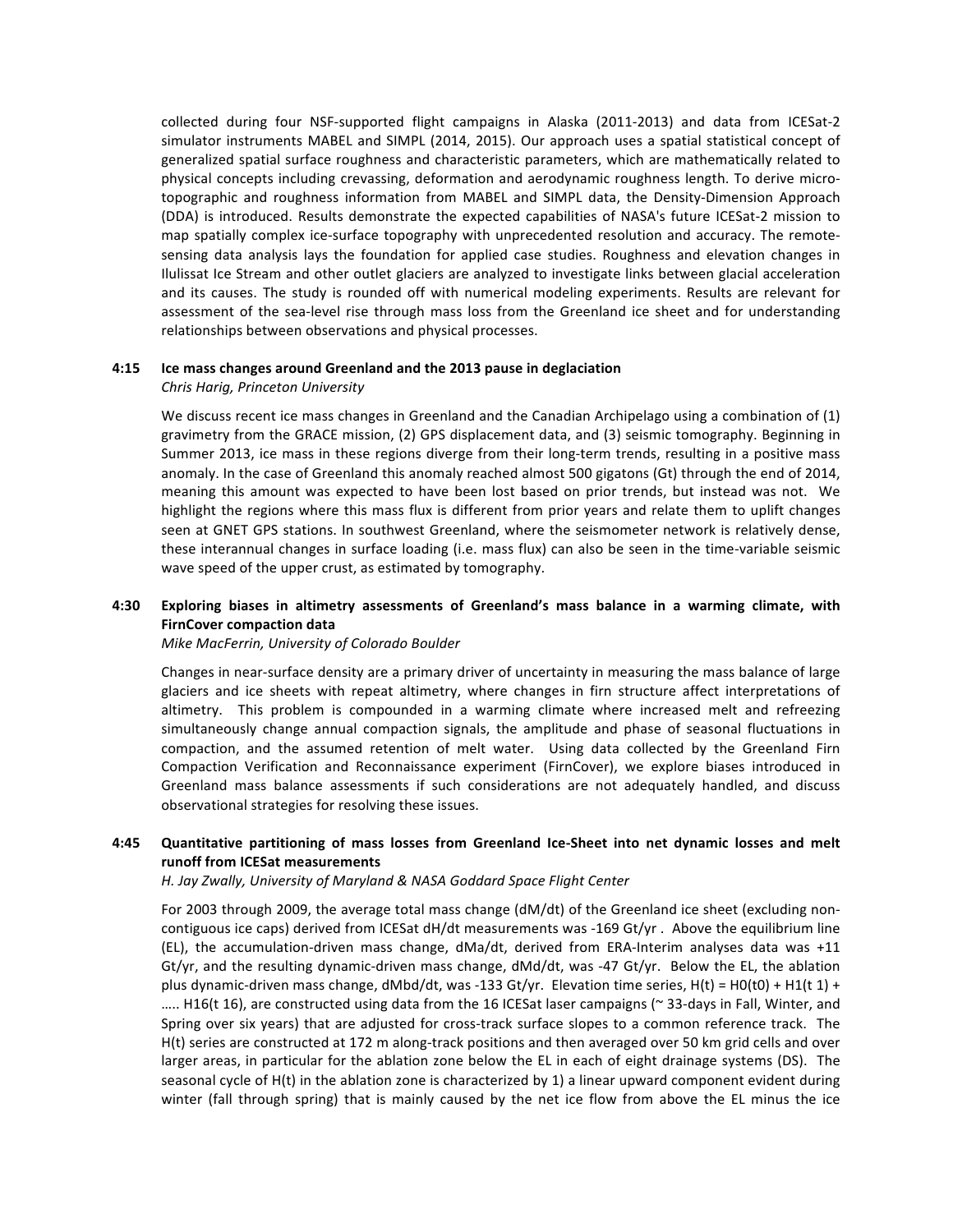discharge at the ice margin and by 2) a superimposed downward component caused by surface melting during the summer. The H(t) for the ablation zone are fitted with a multi-variate function with a constant linear component describing the upward component of ice flow and a portion of a sine function describing the superimposed summer melting with variable interannual amplitude. By DS, the  $H(t)$  for the ablation zones show accelerations of the mass losses in the northern DS1 and the northwest DS8 that are mostly offset by decelerations of the mass losses in the east-central DS3 and the southeast DS4. Overall of the Greenland ablation zone the linear component is 1 m/yr, which indicates a net ice inflow of 177 Gt/yr to the ablation zone. The losses from melting for the summers of 2004 through 2009 are respectively 265, 354, 265, 371, 212, and 380 Gt/yr with an average of 308 Gt/yr. The net losses from the ablation zone range from a low of 35 Gt/yr in 2008 to a high of 203 Gt/yr in 2009 with an average loss of 131 Gt/yr, which is in good agreement with the 133 Gt/yr obtained from the along-track dH/dt solutions. Our analysis provides a unique partitioning of the net dynamic input to the ablation zone, which overall has minimal interannual variability, and the losses from melting, which have large interannual variability.

## 5:00 Greenland ice sheet elevation change and mass balance record and investigation of outlet glacier **dynamics**

## *Bea Csatho, University at Buffalo*

Ice sheet elevation changes are sensitive indicators of ice sheet mass balance. When partitioned into changes caused by ice dynamics, surface mass balance (SMB) anomalies and firn-compaction, they allow investigating ice dynamic processes directly. Our research aims at generating a comprehensive Greenland and Antarctic ice sheet elevation changes record by fusing all laser altimetry data since the start of NASA's ATM mission in 1993. We rely on NASA's ATM and LVIS observations to bridge the gap between the ICESat and ICESat-2 missions. Our current research also focuses on incorporating CryoSat radar altimetry into the record. Our most recent Greenland reconstruction provides a detailed elevation change history at more than 130,000 locations between 1993 and 2014. Elevation changes are partitioned into components due to crustal deformation, firn compaction and ice dynamics using a variety of different glacial isostatic adjustment (GIA), surface mass balance (SMB) and firn-densification models (FDM) as well as different estimates of ICESat intermission biases (IIS). and are also converted into annual mass changes. Our high resolution (2 km) annual mass and elevation change rates enables us to compare the altimetry derived mass changes with those derived from gravity changes using GRACE and from vertical crustal deformations measured by GNET. We collaborate with several different research group to complete a comprehensive analysis of Greenland mass balance using these different techniques. In addition to a better knowledge of the GrIS mass balance history, it will also allow the assessment of the different GIA, SMB, FDM and IIS estimates. 

The second main component of our research is deriving detailed elevation change histories of Greenland outlet glaciers, by augmenting the altimetry record with digital elevation models from stereo photogrammetry. The new record, partitioned into elevation changes due to ice dynamics and surface processes, allows us to address two major questions regarding the dynamic evolution of the GrIS over the next 100-200 years: (1) how representative are the four well-studied glaciers (Jakobshavn Isbræ, Helheim, Kangerlussuaq and Petermann glaciers) for other outlet glaciers? (2) what physical processes are the most likely cause for observed glacier changes in Greenland? Outlet glacier changes are analyzed by using the force-balance technique and perturbation modeling with longitudinal stress gradient. Moreover, we use ISSM both through the assimilation of the new altimetry record to improve the reconstruction of basal friction and ice viscosity and forward modeling to examine possible mechanism explaining the observed changes. Our results include a comprehensive classification of 120+ outlet glaciers from the altimetry record as well as detailed investigations of Helheim, Kangerlussuaq and Zachariae glaciers.

## **5:30 POSTER SESSION & COCKTAIL HOUR T**

*GSFC Recreational Center*

#### **6:30 DINNER** !

*GSFC Recreational Center*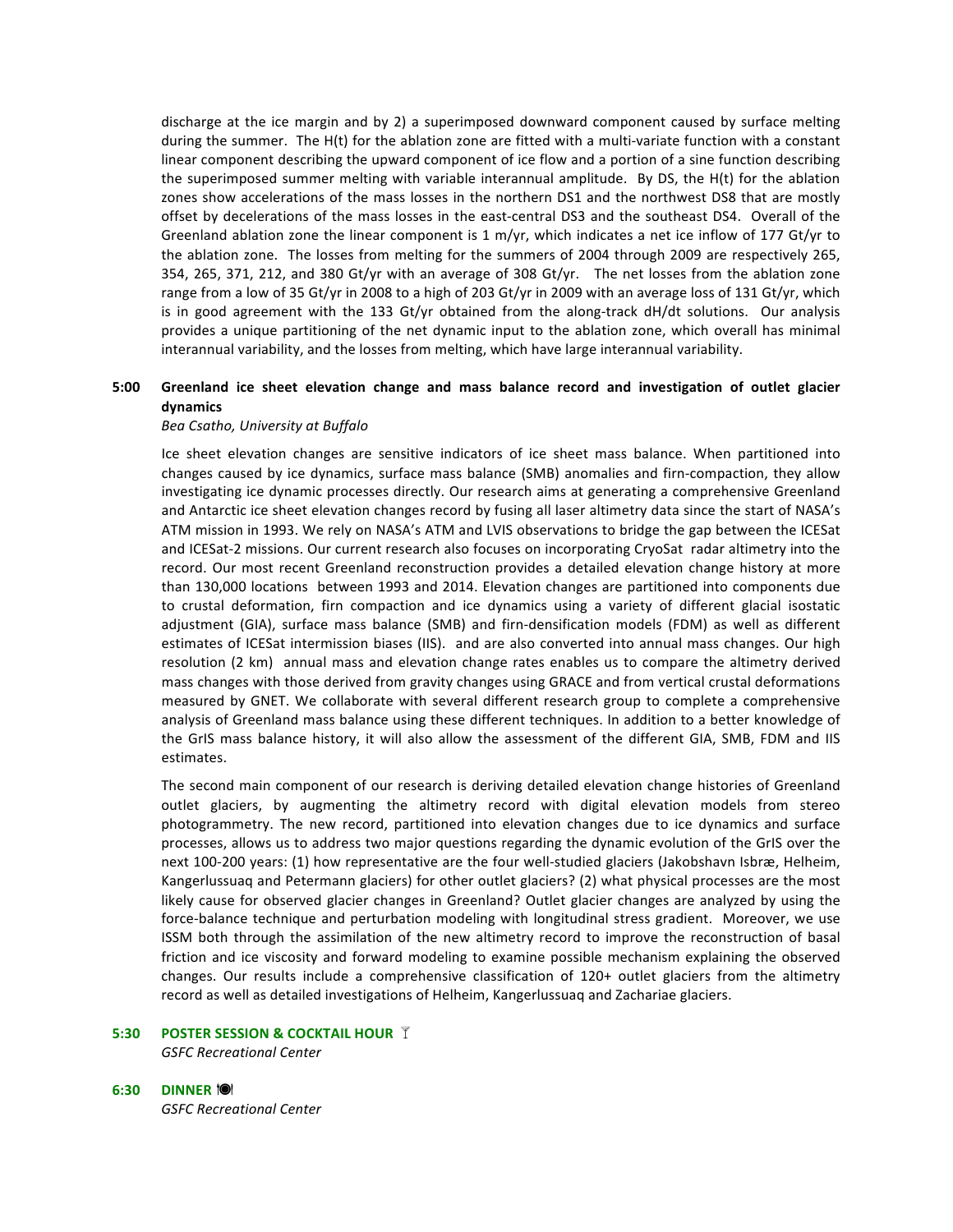**POSTERS Wednesday, January 20 5:30 PM GSFC Recreation Center, Building 92** 

## Snow and firn densities on the Greenland and Antarctic Ice Sheets from observations, the MAR regional climate model, and the IMAU firn density model

*Patrick Alexander, NASA Goddard Institute for Space Studies*

The density of snow and firn of the Greenland and Antarctic Ice Sheets (GrIS and AIS respectively) is an important parameter for estimates of ice sheet mass balance. Estimates ice sheet mass change derived from ice thickness measurements require simulations of snow and firn density for deriving mass balance, and simulated densities can also impact other parameters such as liquid water storage and blowing snow transport. We evaluate densities simulated in the Modèle Atmosphérique Régionale (MAR v3.5.2) regional climate model and the IMAU firn density model (IMAU-FDM v1.0) over the GrIS and AIS using in situ density profiles from the Surface Mass Balance Working Group (SUMup). The models agree well with observations during dry snow conditions for depths of 1 to 15 m. Within the first meter of the snowpack, MAR v3.5.2 consistently underestimates snow density, likely as a result of an underestimated initial snow density. There is a poorer agreement between models and observations when liquid water is present, especially in the case of IMAU-FDM v1.0, which tends to overestimate densities in areas of relatively high melt. Both MAR v3.5.2 and IMAU-FDM v1.0 suggest that the top 15 m of the GrIS have become denser over the past half-century, especially in warmer, wetter areas, but rates of change differ between models, possibly as a result of differences in simulated melt, percolation, and refreezing. Sensitivity studies and evaluation against additional measurements will help reveal reasons for model errors and their impact on mass balance estimates.

## Using AIRS remotely sensed data to estimate the vapor flux on the Greenland Ice Sheet and comparisons with **RACMO2.3**

## Linette N. Boisvert, University of Maryland & NASA Goddard Space Flight Center

Mass loss from the Greenland ice sheet (GrIS) in recent years has been dominated by runoff from surface melt. Since runoff is the largest ablation term in the surface mass balance (SMB), it is currently being studied extensively, while little interest has been given to the smallest component: the vapor flux, the sum of evaporation and sublimation. Although poorly understood, it is not negligible and could potentially play a larger role in SMB in a warming climate where temperatures are higher, relative humidity decreases and changes in precipitation are uncertain. Here we present an innovative approach to estimate the vapor flux using the Atmospheric Infrared Sounder (AIRS) version 6 data and a modified vapor flux model (BMF13) over the GrIS between 2003-2014. When comparing AIRS data with GC-Net automatic weather station observations of temperature and humidity, errors of 3.14K and 0.17 g/kg were found. Overall, the average vapor flux from the GrIS between 2003-2014 was found to be 23.8  $\pm$  3.0 Gt/yr. No statistically significant trends were found during the data record. This dataset is then compared to the Regional Atmospheric Climate Model (RACMO2.3) vapor flux. Relative to RACMO2.3, BMF13 is found to produce larger vapor fluxes in the summers around the ice sheet edge because the BMF13 model includes a new Multi-angle Imaging SpectroRadiometer (MISR) surface aerodynamic roughness product, which likely produces more accurate estimates of the drag coefficient on the ice sheet and also includes evaporation after areas of the ice sheet melt. RACMO2.3 produces less deposition in the winter because its vapor flux is assumed to be zero when drifting snow sublimation is activated in the winter months. Differences in the magnitude of the vapor flux are enhanced by larger skin and 2m temperature differences seen in the AIRS data compared to RACMO2.3.

## Diagnosing seasonal variability in Jakobshavn Isbræ marginal ice velocity due to melt water induced shear **weakening**

#### *Casey Cavanagh, University of Maryland*

The impact of surface melt water on ice dynamics via supraglacial lake drainage and runoff has been well documented. Little attention has been focused on the impact of direct melt water injection into the shear margins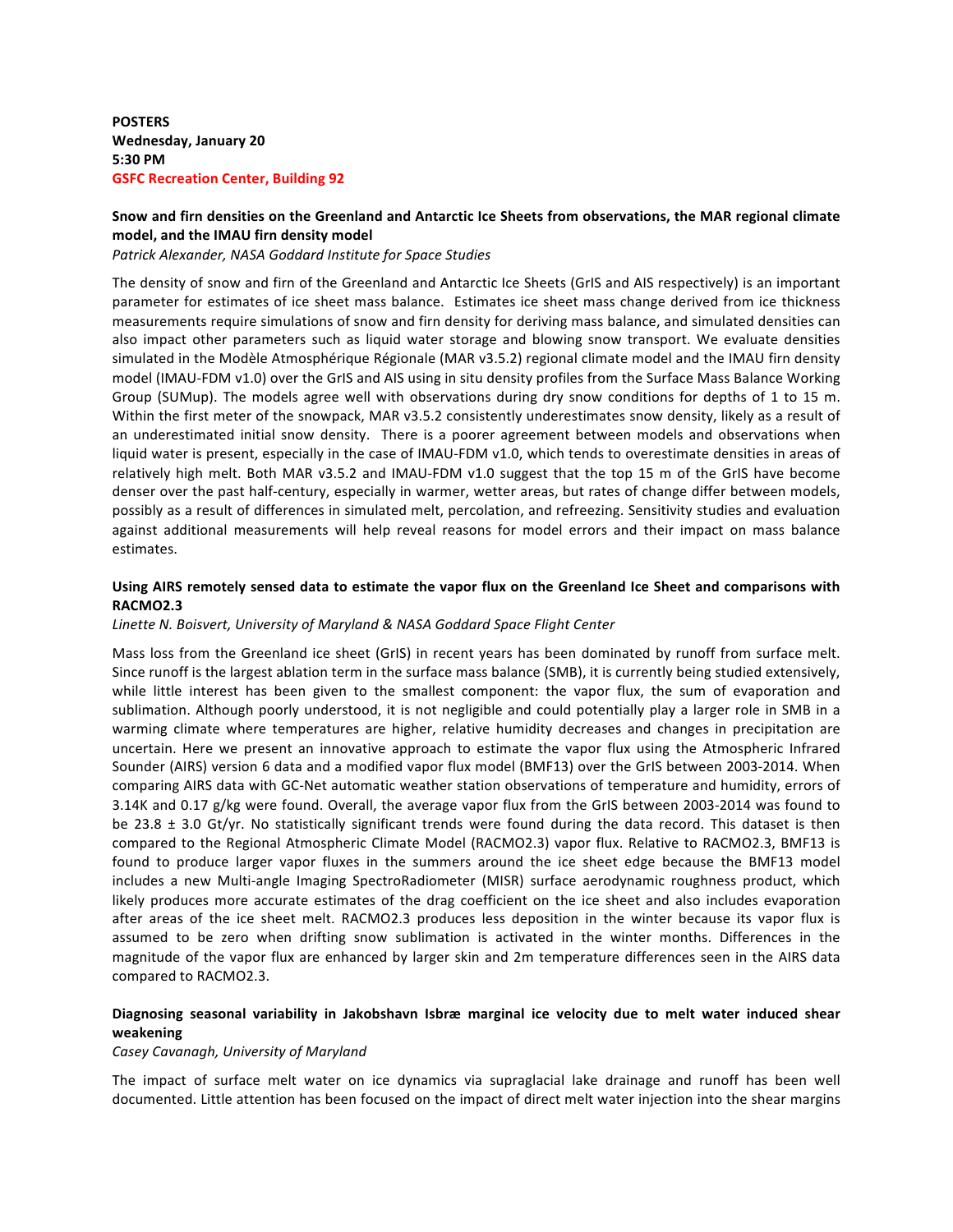of fast flowing, marine-terminating outlet glaciers. Relationships between extra-marginal, summer-time ice velocities and drainage of water-filled crevasses within the shear margins of Jakobshavn Isbræ were examined. High resolution surface velocities were derived from Landsat-8 OLI using feature tracking methods. Velocity profiles were extracted along six, 10km long flowlines on the southern margins of the ice stream between May 2013 and September 2015. The proportion of observed extra-marginal velocity changes due to weakened shear margins from meltwater was quantified using the Ice Sheet System Model (ISSM). Modeling scenarios assume shear margin weakening as a result of basal lubrication from surface drainage. This work establishes the potential for enhanced ice mass discharge within Jakobshavn Isbræ catchment due to melt water induced shear weakening.

### **Moulin distribution and formation on the southwest Greenland ice sheet**

## *Vena W. Chu, University of California Berkeley*

River moulins represent a significant connection between surface meltwater generated on the Greenland ice sheet and subglacial drainage networks, where increased meltwater can enhance ice sliding dynamics. In this study, a new highresolution moulin map is created from WorldView-1/2 imagery acquired during the 2012 record melt year for a 12,500 km2 area near Russell Glacier in southwest Greenland. A total of 1,236 moulins are mapped and categorized as being located: in crevasse fields, along a single ice fracture, within drained lake basins, or having no visible formation mechanism. We find the presence of moulins up to 1787 m elevation, with 11% of moulins found above 1600 m elevation: higher than previously mapped moulins and where glaciological theory suggests few moulins should form. Our study observes moulins in both extensionaland compressional ice flow regimes (9% of moulins are found in areas of high extensional strain rate >0.005 yr-1), suggesting that 2 strain rates are not a strong indicator of the likelihood for moulin formation. Overall, moulin density tends to increase with higher bed elevation, thinner ice, lower surface slope, higher velocity, and higher strain rate. In sum, moulins are most common in crevassed, thinner ice near the ice sheet edge, but significant quantities also develop at high elevations. This indicates that future inland expansion of melting may create hydrologic connections between the surface and the bed at higher elevations than previously thought.

## Arctic Research Mapping Application (ARMAP): Visualize project-level information for U.S. funded research in **the Arctic**

#### *Renee Crain, National Science Foundation*

The Arctic Research Mapping Application (ARMAP; http://armap.org/) is a suite of online applications and data services that support Arctic science by providing project tracking information (who's doing what, when and where in the region) for United States Government funded projects. In collaboration with 17 research agencies, project locations are displayed in a visually enhanced web mapping application. Key information about each project is presented along with links to web pages that provide additional information. The mapping application includes new reference data layers and an updated ship tracks layer. Visual enhancements are achieved by redeveloping the front-end from FLEX to HTML5 and JavaScript, which now provide access to mobile users utilizing tablets and cell phone devices. New tools have been added that allow users to navigate, select, draw, measure, print, use a time slider, and more. Other module additions include a back-end Apache SOLR search platform that provides users with the capability to perform advance searches throughout the ARMAP database. Furthermore, a new query builder interface has been developed in order to provide more intuitive controls to generate complex queries. These improvements have been made to increase awareness of projects funded by numerous entities in the Arctic, enhance coordination for logistics support, help identify geographic gaps in research efforts and potentially foster more collaboration amongst researchers working in the region. Additionally, ARMAP can be used to demonstrate past, present, and future research efforts supported by the U.S. Government.

## The Arctic Observing Viewer: A web-mapping application for U.S. Arctic observing activities

#### *Renee Crain, National Science Foundation*

Although a great deal of progress has been made with various arctic observing efforts, it can be difficult to assess such progress when so many agencies, organizations, research groups and others are making such rapid progress over such a large expanse of the Arctic. To help meet the strategic needs of the U.S. SEARCH-AON program and facilitate the development of SAON and other related initiatives, the Arctic Observing Viewer (AOV;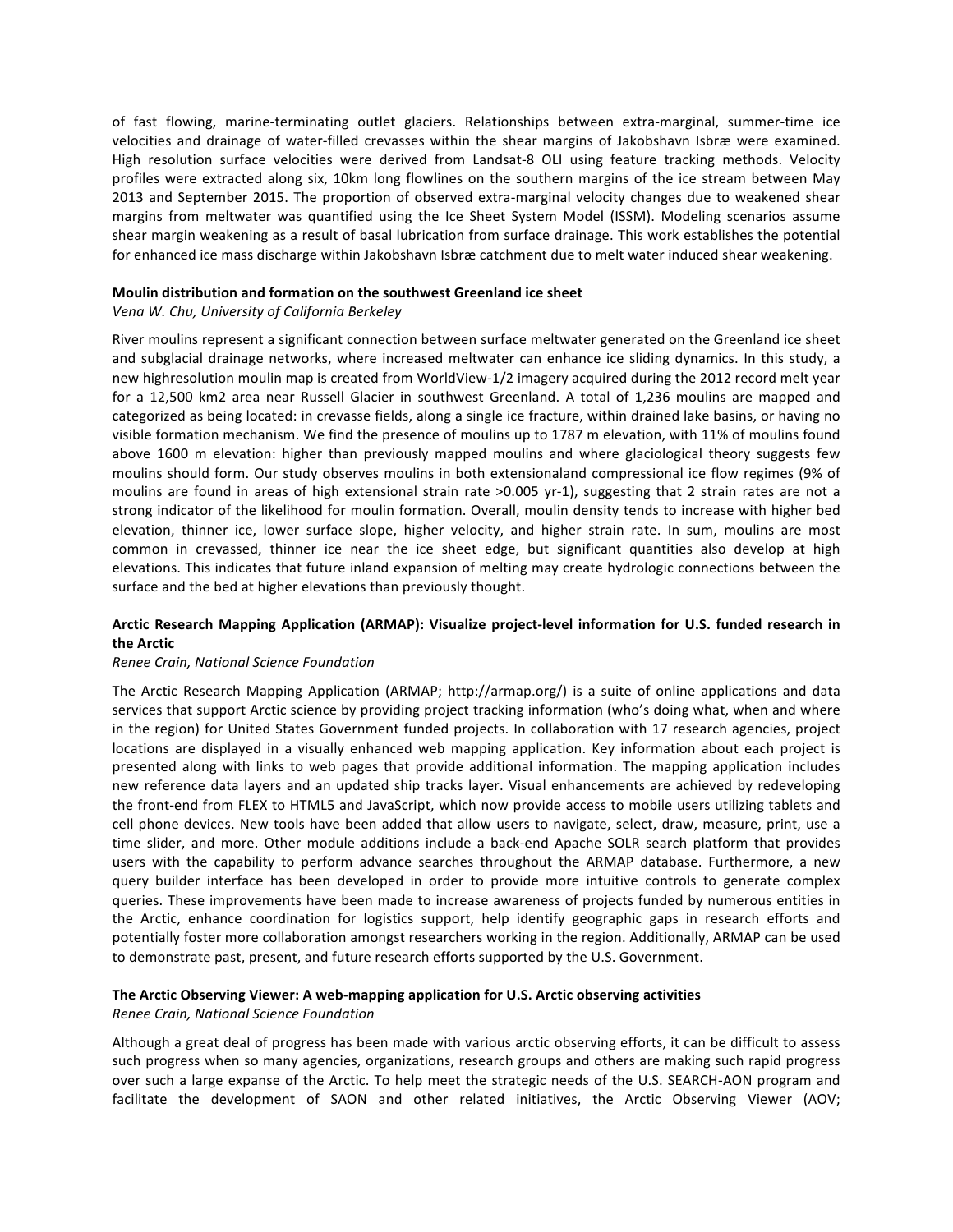http://ArcticObservingViewer.org) has been developed. This web mapping application compiles detailed information pertaining to U.S. Arctic Observing efforts. Contributing partners include the U.S. NSF, USGS, ACADIS, ADIwg, AOOS, a2dc, AON, ARMAP, BAID, IASOA, INTERACT, and others. Over 7700 observation sites are currently in the AOV database and the application allows users to visualize, navigate, select, advance search, draw, print, and more. During 2015, the web mapping application has been enhanced by the addition of a query builder that allows users to create rich and complex queries. AOV is founded on principles of software and data interoperability and includes an emerging "Project" metadata standard, which uses ISO 19115-1 and compatible web services. Substantial efforts have focused on maintaining and centralizing all database information. In order to keep up with emerging technologies, the AOV data set has been structured and centralized within a relational database and the application front-end has been ported to HTML5 to enable mobile access. Other application enhancements include an embedded Apache Solr search platform which provides users with the capability to perform advance searches and an administration web based data management system that allows administrators to add, update, and delete information in real time. We encourage all collaborators to use AOV tools and services for their own purposes and to help us extend the impact of our efforts and ensure AOV complements other cyber-resources. Reinforcing dispersed but interoperable resources in this way will help to ensure improved capacities for conducting activities such as assessing the status of arctic observing efforts, optimizing logistic operations, and for quickly accessing external and project-focused web resources for more detailed information and access to scientific data and derived products.

### Dynamic thinning during glacier retreat alters subglacial hydrology and submarine melt

*Mason Fried, University of Texas at Austin*

Discharge-driven submarine melt at tidewater glacier termini provides a dynamic coupling between glacier and ocean systems. Submarine melt rates are largely determined by the geometry of subglacial discharge near the terminus of tidewater glaciers. However, temporal variability of near-terminus subglacial hydrology remains unexplored. We examine a tidewater glacier in central West Greenland that underwent an 8 km retreat between 2003 and 2010 and identify changes in the direction of the subglacial hydraulic gradient associated with its dynamic thinning in order to infer synchronous variations in submarine melt. Glacier surface elevation from 2002 to 2015 is reconstructed using 12 co-registered 30-m ASTER-derived DEMs. This is used along with bed/fjord topography from mass-conservation and multibeam bathymetry to reconstruct the subglacial hydraulic potential over time. We then pair this with satellite observations of buoyant sediment plumes to verify changes in discharge routing to the terminus. During retreat, surface thinning near the terminus diffuses along-flow troughs in hydropotential and reduces across flow surface gradients. Together, these factors result in more distributed water routing to the terminus and may promote rapid channel outlet switching at the ice/ocean interface during retreat.

## Potential elevation biases for laser altimeters from subsurface scattered photons: Laboratory and model **exploration of green light scattering in snow**

#### Adam Greeley, University of Maryland & NASA Goddard Space Flight Center

Existing visible light laser altimeters such as MABEL (Multiple Altimeter Beam Experimental Lidar) – a single photon counting simulator for ATLAS (Advanced Topographic Laser Altimeter System) on NASA's upcoming ICESat-2 mission – and ATM (Airborne Topographic Mapper) on NASA's Operation IceBridge mission provide scientists a view of Earth's ice sheets, glaciers, and sea ice with unprecedented detail. Precise calibration of these instruments is needed to understand rapidly changing parameters like sea ice freeboard and to measure optical properties of surfaces like snow covered ice sheets using subsurface scattered photons.

Photons travelling into snow, ice, or water before scattering back to the altimeter receiving system (subsurface photons) travel farther and longer than photons scattering off the surface only, causing a bias in the measured elevation. We seek to identify subsurface photons in a laboratory setting using a flight-tested laser altimeter (MABEL) and to quantify their effect on surface elevation estimates for laser altimeter systems. We also compare these estimates with previous laboratory measurements of green laser light transmission through snow, as well as Monte Carlo simulations of backscattered photons from snow.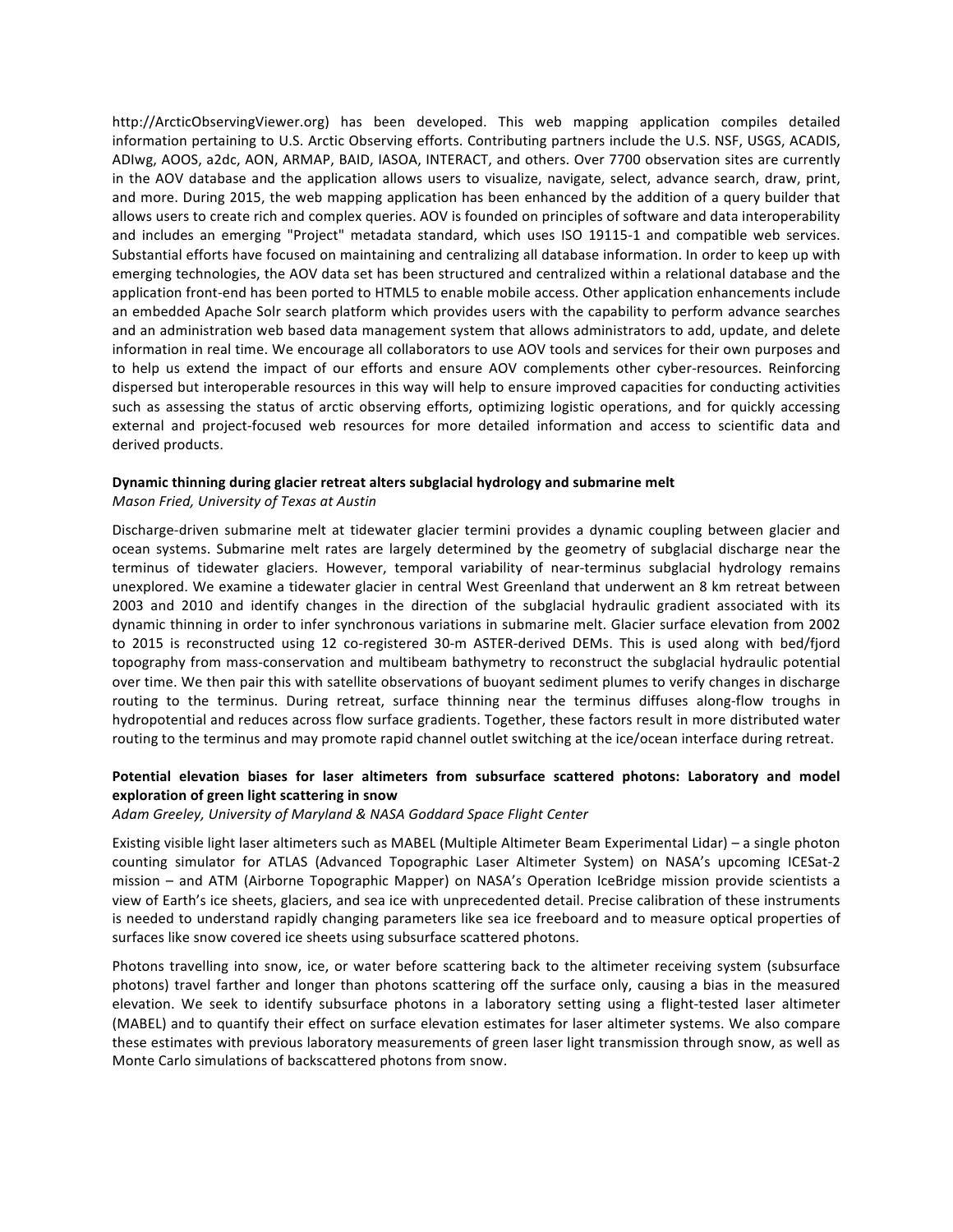## **Facilitating comparisons between ICESat waveforms and ICESat-2 point data**

Shane Grigsby, University of Colorado Boulder

A major challenge for ICESat-2 is how to make meaningful comparisons between the photon counting point data and legacy ICESAT waveforms. Such comparisons are essential in quantifying changes in ice sheets across the last decade, but are complicated by the disparate data that is produced by the two instruments. These comparisons are especially important over complex surfaces such as crevasses, which are among the most dynamic features and are often indicative of underlying changes in the ice stress fields. We use a density based algorithm to filter photon counting data from Photon-counting LiDAR instruments; the filtered point data is then weighted and convolved to simulate ICESat waveforms. These simulated ICESat waveforms—and the surfaces that they are generated from provide a library for determining surface roughness as captured in historical ICESat waveforms.



# SIMPL Measurements for Analysis of Laser Light Penetration into Snow, Ice and Water: the 2015 Greenland **Airborne Campaign in Support of ICESat-2**

*David Harding, NASA Goddard Space Flight Center*

The primary objective of NASA's upcoming ICESat-2 mission is to collect altimetry data of the Earth's surface optimized to measure ice sheet elevation change and sea ice thickness. The mission's multi-beam, photoncounting lidar, ATLAS, will collect that data. Understanding ranging biases in the altimetry measurements for snow, ice and water is needed to quantify errors in the elevation data for those surfaces. One potential source of bias is penetration of ATLAS's 532 nm (green) laser pulses into those materials with the associated volume multiple-scattering introducing photon path delays. Changes in penetration depth due to seasonal and/or interannual changes in snow and ice optical properties could result in small errors in the trends of ice sheet elevation change. Penetration differences into sea ice versus open water could introduce errors in sea ice freeboard measurements that are the basis for determination of sea ice thickness.

To study this issue of penetration bias the airborne Slope Imaging Multiple-polarization Photon-counting Lidar (SIMPL) acquired ice sheet and sea ice data based at Thule Air Force Base in Greenland during July and August, 2015. SIMPL acquires data uniquely suited for penetration studies consisting of single-photon ranging data in four cross-track beams at two co-aligned wavelengths; 532 nm and 1064 nm (near infrared). The 1064 nm photons provide a reference to the true surface elevation because the penetration depth is negligible at that wavelength. The co-incident wavelengths illuminate small footprints (30 cm diameter) so that return pulse broadening due to surface slope and roughness is minimized in order to observe the broadening due to penetration. Eight cm single photon range precision enables sub-cm level determination of penetration depth using bias calibrated range histograms. SIMPL's measurement of laser return depolarization definitively identifies the presence of surface water, aiding in the interpretation of the penetration results. In order to examine ice sheet penetration biases as a function of surface conditions, data was acquired for higher-altitude, interior dry snow as well as western coastal ablation zone ice and melt ponds. Data for melting pack ice with melt ponds and channels and open leads were acquired in Nares Strait.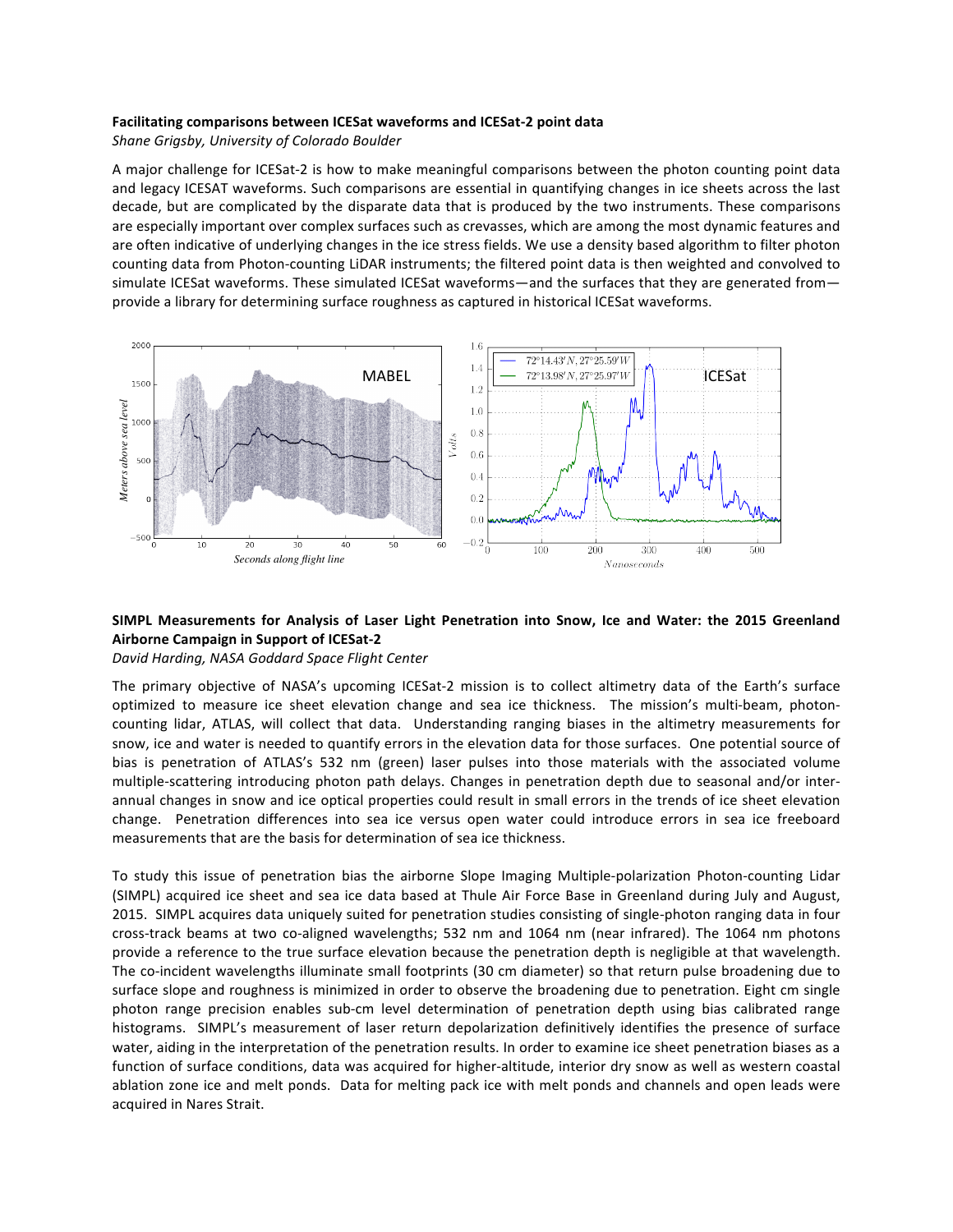## Spatial and temporal variations of surface temperature over Greenland as observed In AIRS, MODIS, and in-situ measurements

## Jae N. Lee, University of Maryland Baltimore County & NASA Goddard Space Flight Center

This work compares the temporal and spatial characteristics of the AIRS/AMSU (Atmospheric Infrared Sounder/ Advanced Microwave Sounding Unit-A) Version-6 and MODIS (Moderate-resolution Imaging Spectroradiometer) Collection-5 derived surface temperatures over Greenland. To estimate uncertainties in space-based surface temperature measurements, we re-projected the MODIS Ice Surface Temperature (IST) to 0.5 by 0.5 degree spatial resolution. We also re-gridded AIRS Skin Temperature (Ts) into the same grid but classified with different cloud conditions and surface types. These co-located data sets make intercomparison between the two instruments relatively straightforward. Using this approach, the spatial comparison between the monthly mean AIRS Ts and MODIS IST is in good agreement with RMS <2K for May 2012. This approach also allows the detection of any longterm calibration drift and the careful examination of calibration consistency in the MODIS and AIRS temperature data record.

The temporal correlations between temperature data are also compared with those from in-situ measurements from GC-Net (GCN) and NOAA stations. The coherent time series of surface temperature evident in the correlation between AIRS Ts and GCN temperatures suggest that at monthly time scales both observations capture the same climate signal over Greenland. It is also suggested that AIRS surface air temperature (Ta) can be used to estimate the boundary layer inversion.

## ATM seasonal elevation change of the Greenland Ice Sheet measured from 2015 IceBridge Spring and Fall **surveys**

## Serdar Manizade, Science Systems and Applications Inc. & NASA Wallops Flight Facility

Modeling seasonal variability in surface mass balance of the Greenland ice sheet needs large-scale field observations to better quantify spatial and temporal variability of surface processes contributing to seasonal elevation change. ATM laser altimetry measured the surface elevation of the Greenland icesheet during spring (March-May) and fall (September-October) 2015 IceBridge campaigns. The fall data is still at a preliminary stage of processing and verification. An early look at seasonal elevation change is presented from comparison of the two surveys. A general trend of thinning is observed for outlet glaciers and for the icesheet in a manner related to elevation and latitude. In contrast, some thickening is observed on the west (but not on the east) side of the ice divide above 2200m elevation in the southern half, below latitude 69N. The observed magnitude and spatial patterns of the summer melt signal and can be utilized as input into ice sheet models and for validating reanalysis from regional climate models such as RACMO and MAR.

## Longitudinal inter-comparison of modeled and measured West Greenland ice sheet meltwater runoff losses **(2004-2014)**

## *Samiah Moustafa, Rutgers University*

Increased surface meltwater runoff, that exits the Greenland ice sheet (GrIS) margin via supra-, en-, and sub-glacial drainage networks into fjords, pro-glacial lakes and rivers, accounts for half or more of total mass loss. Despite its importance, modeled meltwater runoff fluxes are poorly constrained, primarily due to a lack of direct in situ observations. Here, we present the first ever longitudinal inter-comparison of a multi-year dataset (2004-2014) of discharge for four drainage basins – Watson, Akuliarusiarsuup Kuua, Naujat Kuat, and North Rivers - along West Greenland. These in situ hydrologic measurements are compared with modeled runoff output from Modèle Atmosphérique Régional (MAR) regional climate model, and the performance of the model is examined. An analysis of the relationship between modeled and actual ice sheet runoff patterns is assessed, and provides insight into the model's skill to capture inter-annual and intra-annual variability, spatiotemporal patterns, and extreme melt events. This study's findings will inform future development and parameterization of ice sheet surface mass balance models.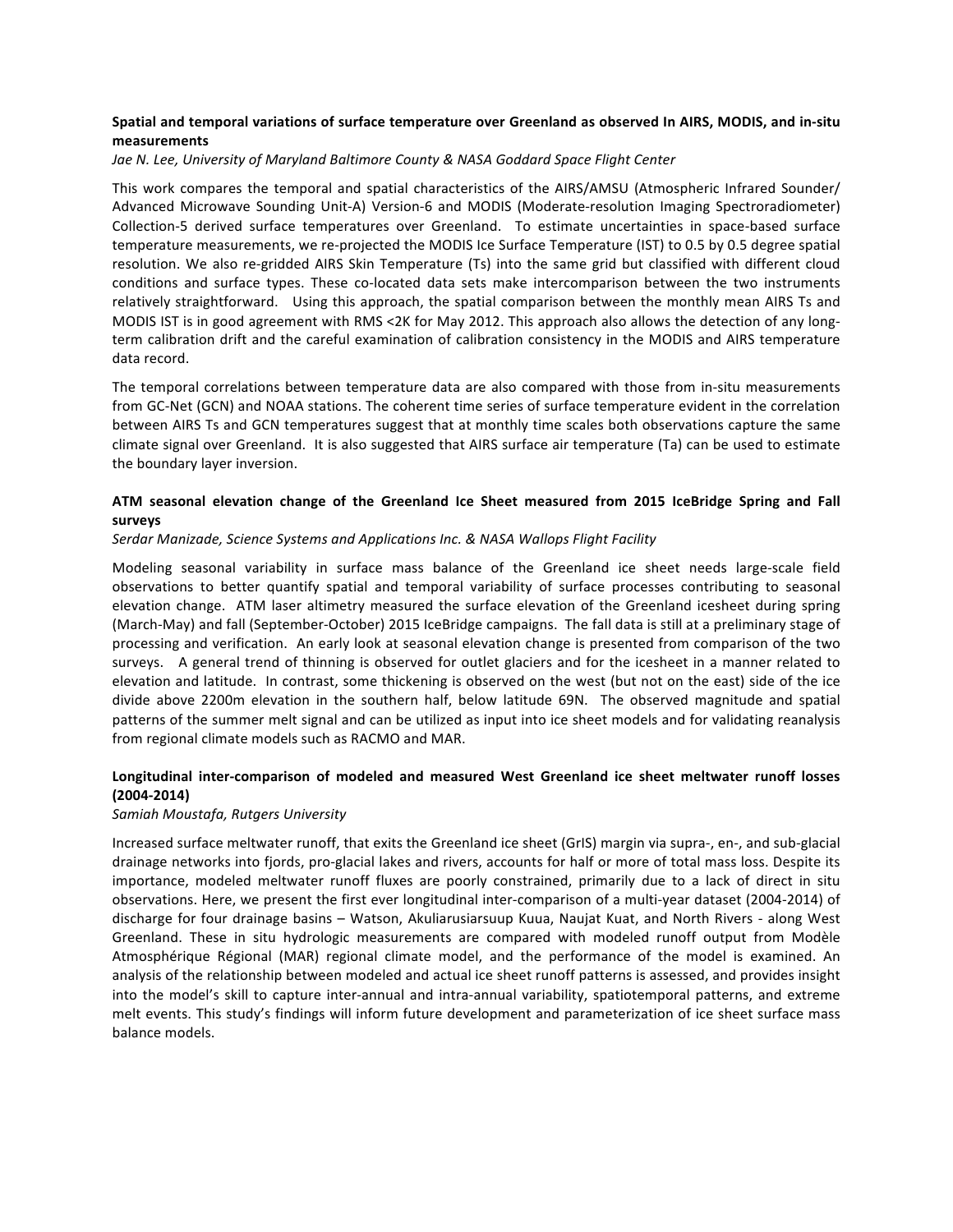### An overview of the ISMIP6 effort

#### Sophie Nowicki, NASA Goddard Space Flight Center

The sea level projections made by the glaciological community as part of the Intergovernmental Panel on Climate Change (IPCC) process have often been out of phase with the projections considered by the wider Coupled Model Intercomparison Project (CMIP) community. For instance in AR5, the ice2sea and SeaRISE (Sea-level Response to Ice Sheet Evolution) ice sheet projects predominantly worked with AR4 scenarios, while the CMIP5 community used new future scenarios. As the next phase of CMIP is being designed (CMIP6), an effort for ice sheet models to be better integrated in the CMIP6 initiative has been proposed to the CMIP panel.

We present the framework for the new effort, ISMIP6, the Ice Sheet Model Intercomparison Project for CMIP6. The primary goal of ISMIP6 is to improve projections of sea level rise by focusing on the evolution of the Greenland and Antarctic ice sheets under a changing climate, along with a quantification of associated uncertainties (including uncertainty in both climate forcing and ice-sheet response). This goal requires an evaluation of AOGCM climate over and surrounding the ice sheets; analysis of simulated ice-sheet response from standalone models forced "offline" with CMIP AOGCM outputs and, where possible, with coupled ice sheet-AOGCM models; and experiments with standalone ice sheet models targeted at exploring the uncertainty associated with ice sheets physics, dynamics and numerical implementation. A secondary goal is to investigate the role of feedbacks between ice sheets and climate in order to gain insight into the impact of increased mass loss from the ice sheets on regional and global sea level, and of the implied ocean freshening on the coupled ocean-atmosphere circulation. These goals map into both Cryosphere and Sea-Level Rise Grand Challenges relevant to Climate and Cryosphere (CliC) and the World Climate Research Program (WCRP).

ISMIP6 is primarily focused on the CMIP6 scientific question "How does the Earth System respond to forcing?" and offers the exciting opportunity of widening the current CMIP definition of Earth System to include (for the first time) the ice sheets. The key output will be an ensemble of past and future estimates of ice sheet contribution to sea level. The proposed experiments both use and augment the CMIP6-DECK, Historical, ScenarioMIP and PMIP experiments. The emphasis on standalone, ensemble modelling with ice sheet models will also shed light on the question "How can we assess future climate changes given climate variability, predictability and uncertainties in scenario" for the mass budget of the ice sheets and its impact of global sea level.

## **NE Greenland Ice Stream margin stability from geophysical techniques and remote sensing**

### *Kiya Riverman, Pennsylvania State University*

We describe the formation of long surface troughs in the margins of the NE Greenland Ice Stream and suggest that these troughs control the current ice stream stability by driving subglacial water flow. The Northeast Greenland Ice Stream (NEGIS) is the largest ice stream in Greenland, draining  $^{\circ}8.4\%$  of the ice sheet's area. The flow pattern of this ice stream is unique to others in Greenland and Antarctica, and merits further study to determine the sensitivity of this ice stream to oceanic forcing.

High resolution Digital Elevation Models of the ice surface show several-hundred-km-long troughs in ice surface elevation coincident with the margins of NEGIS. These troughs drive regional lows in hydropotential. Active seismic and radar surveying reveal parallel bands of wet and drier sediments under these marginal surface troughs that likely limit ice flow across the ice stream margins (Christianson et al., 2014).

Shallow seismic refraction analysis shows significantly thinner firn in the ice stream margins, though highfrequency airborne radar indicates that snow accumulation is ~20% higher within the margins. Firn densification within the margins is therefore dependent on the effective stress state as well as overburden pressure. Both stress-enhanced marginal firn densification and along-flow ice acceleration produce the marginal troughs that drive the observed subglacial hydrology. We hypothesize that downstream drawdown of NEGIS' outlet glaciers could remove these upstream troughs and drive a fundamental shift in ice flow.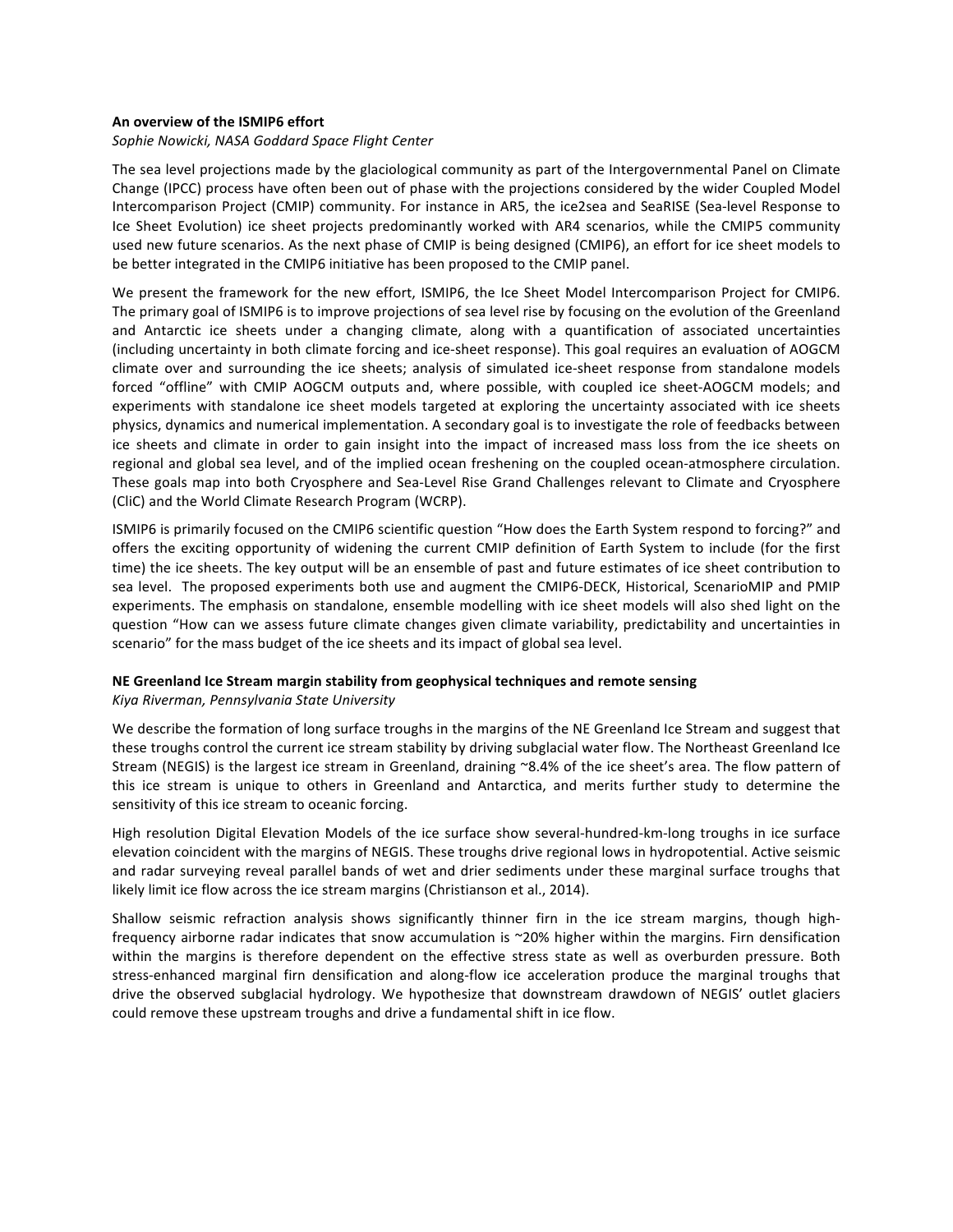### **Interannual variability in the biogeochemistry of the waters surrounding Greenland**

Cecile S. Rousseaux, Universities Space Research Association & NASA Goddard Space Flight Center

At the base of the food chain, phytoplankton not only respond to changes in physical and biogeochemical conditions but has also a direct impact on higher trophic levels. By using state-of-the-art models, including the NASA Ocean Biogeochemical Model (NOBM) and GEOS-5, we analyze the interannual variability in nutrients and phytoplankton composition in the waters surrounding Greenland. Biogeochemical parameters are found to vary substantially between 1998 and 2012. The preliminary results are analyzed in the context of previously published literature. More specifically we compare the fraction of the ice in different areas around Greenland with the changes in nutrients and phytoplankton composition. These results provide a first insight into possible connections between recent changes in ice fraction observed in this area of the world and the potential effects that this may have on the ocean carbon cycle and the food chain.

### Comparison of temperatures from models and AWS with NOAA in situ data at the Greenland Summit

Christopher Shuman, University of Maryland Baltimore County & NASA Goddard Space Flight Center

The ability to record temperatures accurately enough to derive climate trends is an area of ongoing research at locations like the Greenland Summit. Originally intended to obtain reasonably accurate and consistent meteorological data year-round in support of ice sheet field operations, automatic weather stations (AWS) are being utilized for more challenging goals. These goals include measuring temperature over the decadal-length time spans necessary for assessing climate trends and to assess satellite- or model-derived parameters. This research compares two traditional, decadal+ length AWS near-surface air temperature (TA) data sets to more recent 'climate quality' data from NOAA's instrument suite at Summit. The primary goal of the study is to quantify uncertainties in the model and AWS TA measurements at typical temporal resolutions using data acquired during 2008-2013 and to explore possible reasons for observed temperature differences.

## A flexible transient subglacial hydrology model for the Ice Sheet System Model (ISSM)

*Aleah Sommers, University of Colorado Boulder*

Subglacial hydrology significantly influences diurnal and seasonal velocity variations observed on Greenland's outlet glaciers. We present a novel and flexible continuum formulation for modeling subglacial hydrology that allows for natural transitions between 'channelized' and 'distributed' drainage. By combining equations for mass, momentum and energy in flowing water with basal gap dynamics, a nonlinear elliptic PDE is obtained in terms of basal hydraulic head (related to basal water pressure). The model is currently implemented using a 2D finite element formulation as a stand-alone diagnostic model in MATLAB and in the Ice Sheet System Model (ISSM) developed at the Jet Propulsion Laboratory (JPL) and University of California, Irvine. We will present our model framework and illustrative results to demonstrate efficient drainage evolution and diurnal response to moulin inputs. Future research will focus on full two-way coupling of basal hydrology with ice flow in ISSM, with the objective of explaining the distinctly different seasonal velocity signals observed in different regions of the Greenland ice sheet.

## Development of a multi-sensor elevation time series pole-ward of 86°S in support of altimetry validation and ice **sheet mass balance studies**

#### *Michael Studinger, NASA Goddard Space Flight Center*

In order to produce a cross-calibrated long-term record of ice-surface elevation change for input into ice sheet models and mass balance studies it is necessary to "link the measurements made by airborne laser altimeters, satellite measurements of ICESat, ICESat-2, and CryoSat-2" [IceBridge Level 1 Science Requirements, 2012] and determine the biases and the spatial variations between radar altimeters and laser altimeters using different wavelengths. The convergence zones of all ICESat tracks (86°S) and all ICESat-2 and CryoSat-2 tracks (88°S) are in regions of relatively low accumulation, making them ideal for satellite altimetry calibration. In preparation for ICESat-2 validation, the IceBridge and ICESat-2 science teams have designed IceBridge data acquisitions around 86°S and 88°S.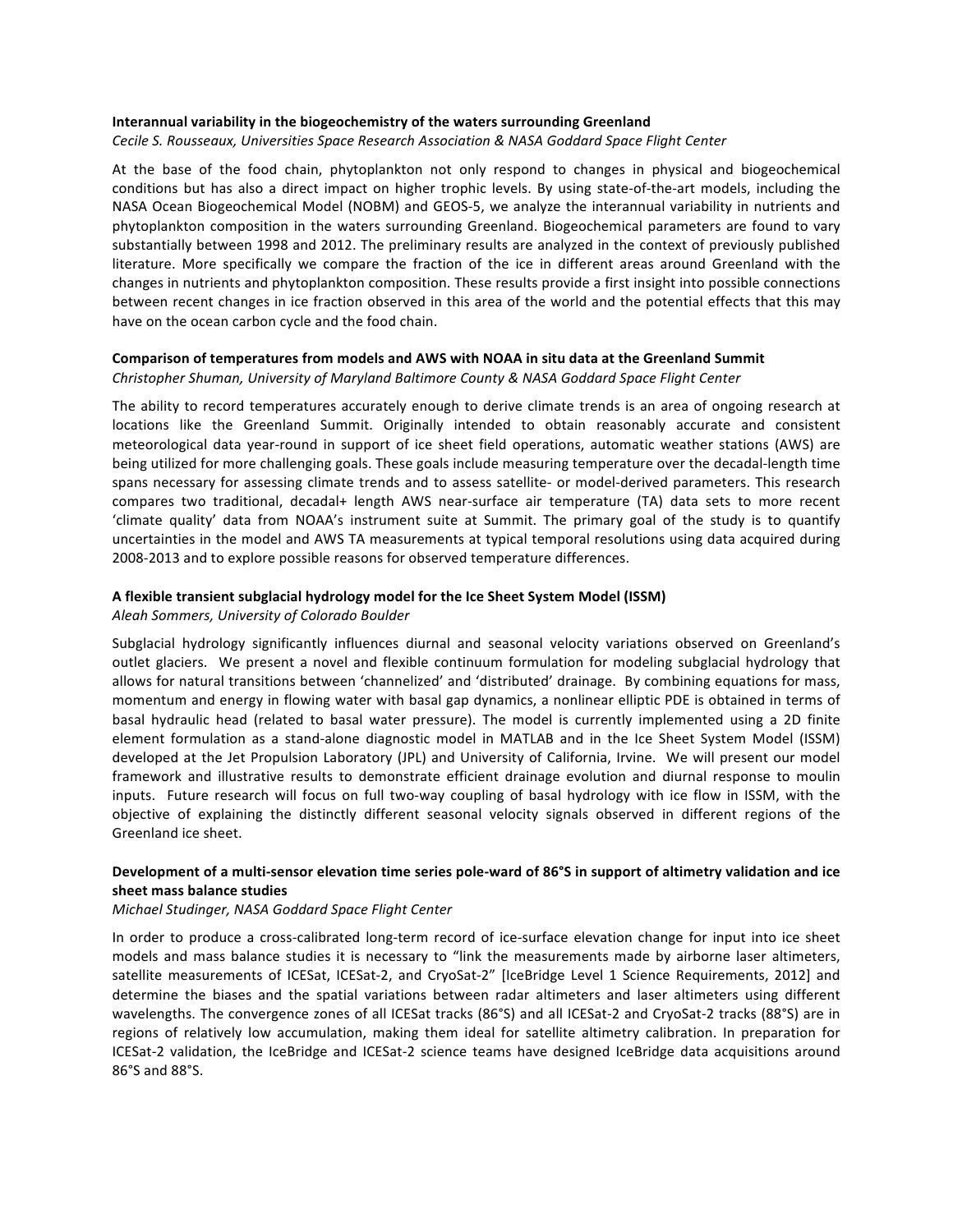Our goal is to develop a cross-validated multi-sensor time series of surface elevation change pole-ward of 86°S that, in combination with measured accumulation rates, will support ICESat-2 calibration and validation and ice sheet mass balance studies.

Uncertainties in the altimeter's position, its pointing angle, mounting biases, timing errors and other factors cause scan-related inaccuracies in elevation determination. Identifying and quantifying these biases in the interior of a continental ice sheet is challenging since simultaneous ground truth often does not exist. Several methods can be used to determine the internal consistency of the data, such as cross-over estimates, intra-scan intersections and averaging over large, relatively flat areas, such as sea ice. Estimating the absolute accuracy is even more challenging. We use intercomparisons between various data sets to approximately evaluate the absolute accuracy of the elevation measurements.

In addition to bias determination several aspects need to be considered when comparing and combining elevation measurements from different radar and laser altimeters, including: a) foot print size and spatial sampling pattern; b) accuracy and precision of each data sets; c) varying signal penetration into the snow; and d) changes in geodetic reference frames over time, such as the International Terrestrial Reference Frame (ITRF) and tidal corrections. To properly interpret the observed elevation change  $\frac{dh}{dt}$  as mass change, however, the various processes that control surface elevation fluctuations must be quantified and therefore future work will quantify the spatial variability in snow accumulation rates pole-ward of 86°S and in particular around 88°S.

The poster will focus on the analysis of several IceBridge flights around 86°S and 88°S with the LVIS and ATM airborne laser altimeters and will evaluate the accuracy and precision of these data sets compared to ground GPS measurements made by the Norwegian-U.S. Scientific Traverse of East Antarctica (NUS).

The results from Antarctica can be transferred to the Greenland Ice Sheet and can make an important contribution to understanding and quantifying changes of the Greenland Ice Sheet over time and their contributions to sea level rise.

## **Recent Greenland thinning from Operation IceBridge ATM and LVIS Data**

## *Tyler Sutterly, University of California Irvine*

We investigate regional thinning rates in Greenland using ICESat laser altimetry and two Operation IceBridge lidar instruments, the Airborne Topographic Mapper (ATM) and the Land, Vegetation and Ice Sensor (LVIS). IceBridge and Pre-IceBridge ATM data are available from 1993 to present and IceBridge and Pre-Icebridge LVIS data are available from 2007 to present. We compare different techniques for combining the two datasets: overlapping footprints from the idhdt4 elevation product and triangulated irregular network meshing. We validate the combination of ATM and LVIS for periods with near term overlap of the two instruments. By combining the lidar datasets, we are able to investigate intra-annual, annual, interannual surface elevation change. We investigate both the high melt season of 2012 and the low melt season of 2013. We compare our LVIS/ATM results with surface mass balance outputs from two regional climate models: the Regional Atmospheric Climate Model (RACMO) and the Modéle Atmosphérique Régional (MAR). In addition, we investigate the thinning rates of major outlet glaciers with a particular emphasis on the evolution of Jakobshavn Isbræ.

## Ice sheet meltwater impacts on coastal biological productivity - models and remote observations for southwest **Greenland**

## *Patricia Yager, University of Georgia*

Surface mass balance observations and models confirm that the Greenland Ice Sheet has experienced accelerating ice mass losses during the past decades. These losses enhance freshwater discharge to the ocean and have important implications for ocean circulation and sea level, but they may also impact marine ecosystems and carbon cycling. High-latitude primary productivity is limited by light or nutrients (or both), and phytoplankton access to these limiting factors can be altered by freshwater additions. In many high-latitude ecosystems, seasonal sea-ice meltwater provides stratification that enhances biological productivity in marginal ice zones. We hypothesized that extreme glacial meltwater discharge could similarly help relieve the light limitation described by previous studies in this region.